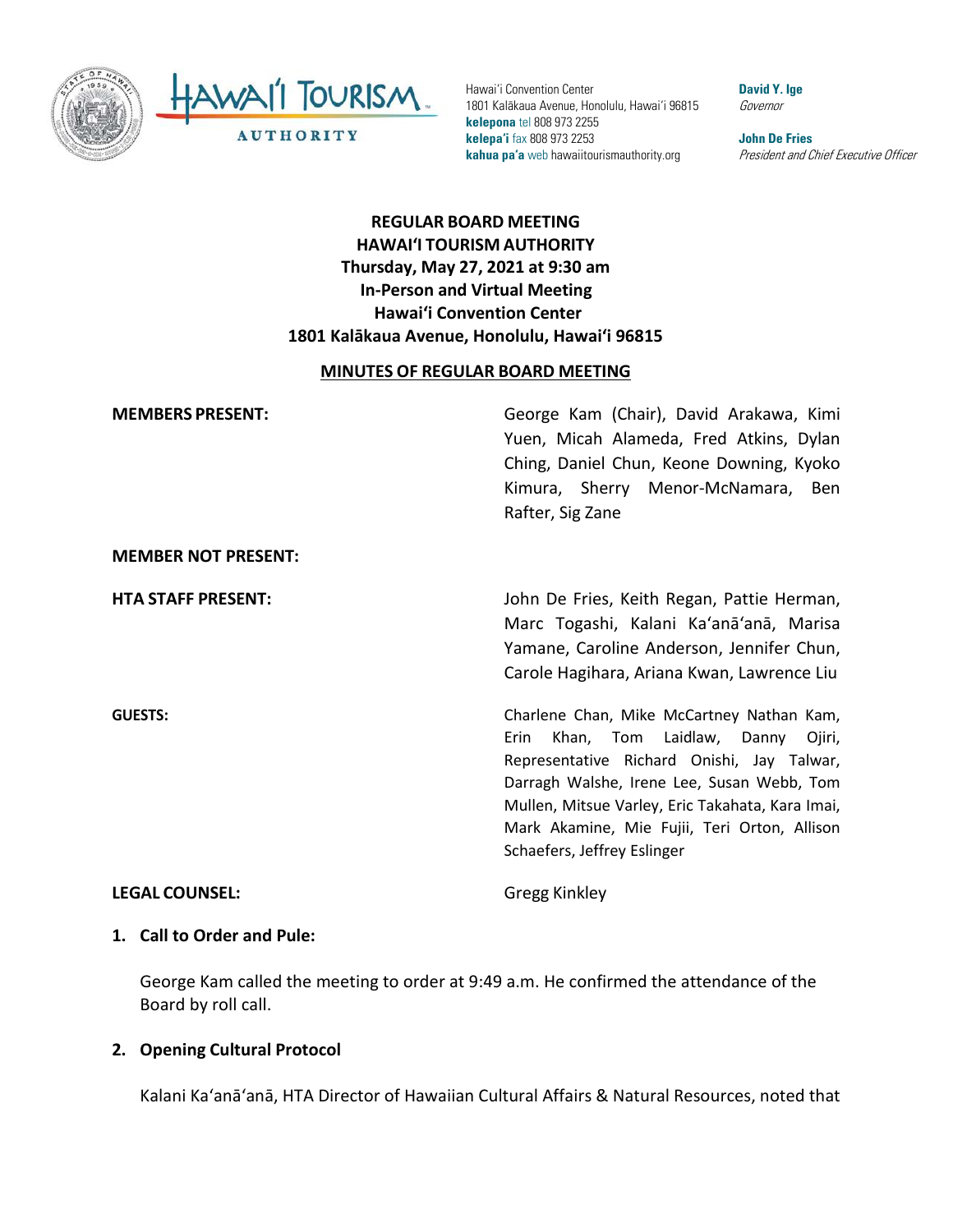a separate agenda item was created for the protocol usually included on the first agenda to give emphasis and to focus energies and intentions for the complex work ahead. Sig Zane asked the public to stand and join him with a chant to call for the presence, assistance, strengths and guidance of their ancestors in HTA's decisions and actions.

### **3. Discussion and/or Action on HTA's Code of Conduct and ByLaws**

Chair Kam noted that it would be good for the Board members, especially the new ones, to review the HTA's Code of Conduct and Bylaws but no discussion or actions are to be taken at this time.

### **4. Approval of Minutes of the April 29, 2021 Board Meeting**

 Chair Kam requested a motion to approve the April 29, 2021 Board Meeting. Kyoko Kimura said that her first name was misspelled and made a motion, was seconded by Sherry Menor-McNamara, and unanimously approved.

**5. Report of Permitted Interactions at an Informational Meeting or Presentation Not Organized by the Board Under HRS section 92-2.5(c):**

Chair Kam asked whether there were any permitted interactions and there was none.

## **6. Report of the CEO Relating to Staff's Implementation of HTA's Programs During April 2021:**

Chair Kam acknowledged John De Fries to give an update. Mr. De Fries noted that they will forgo going through the report due to the extensive agenda and will be happy to answer any questions.

Mr. Arakawa asked if he could share some of the takeaways of his conversations with the mayors and governor in a recent meeting. Mr. De Fries responded that they are invited every other week to provide visitor industry updates and situation analysis for summer as DBED estimated the U.S. market to be at 120% this year compared to 2019. He added that it is incumbent to pass the info to the head of states and to each of the island counties.

Mr. De Fries compared COVID 19 to the Cataclysmic Explosion (Big Bang) when it hit and that a space was created which was the beginning of something new. He symbolized the GMTs to the eight centers of astronomy around the planet which collectively discovered the "Powehi" or embellished dark source of unending creation in 2019. He related it back to the pule of Huliao which references the turning point in transformation and made a situational recap of historical activities since the pandemic. He said that he thinks about these discoveries and the immense scale that they are dealing with when he feels low. He made a recap of the situations going on with regards to travel and of the losses in funding, relocation of a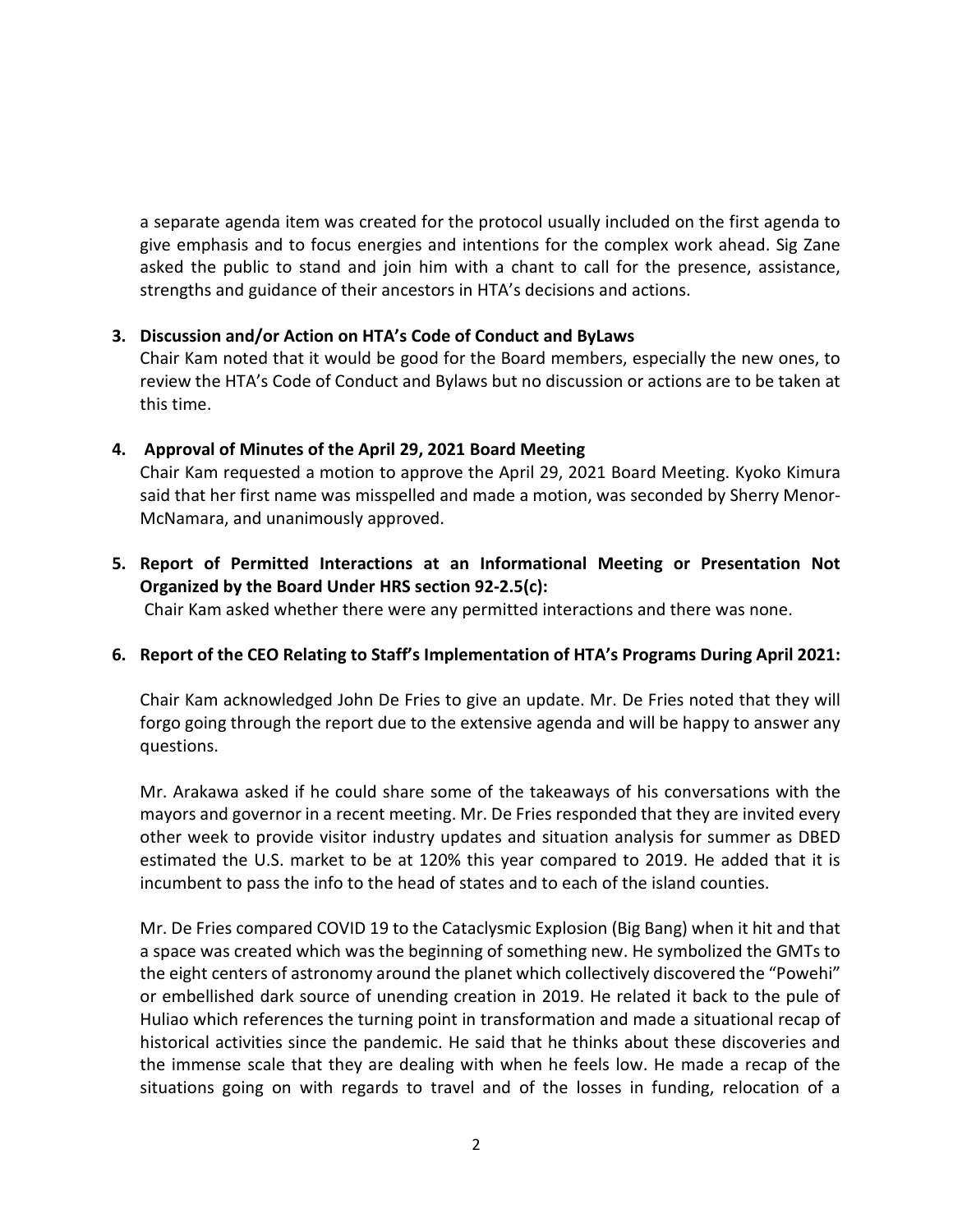department and job positions that happened with HTA. He expressed his appreciation for the support of Rep. Onishi and the House that HB862 and HB200 went back into the conference committee after it was being passed. He stressed that though there may be differences among the staff and the Board, they are going to need each other moving forward, noting that there are segments of the community that thinks Hawai'i doesn't need any marketing funding.

Mr. De Fries noted that he was invited to a Senate Congressional hearing, the Committee on Indian Affairs, where he was tasked to submit an oral testimony in relation to tourism economies that affect native peoples. He shared his testimony that mentions the native Hawaiian world where all life forms are connected and interrelated and of the various natural environments on each island. He said that Senator Murkowski testified about a community of 76 native Alaskans who were devastated for the last 15 months because their sole economy was based on cruise ships. Mr. De Fries noted that the federal government is taking these very seriously, be it at a micro or macro scale level and that funds are being directed to the Committee for the purpose of helping generate and regenerate economies affecting native people. He hoped that some of these funds can be translated to the work on DMAPs.

Mr. De Fries reported that Mālama was long embedded in HTA long before and that it is a boundless cultural value that applies to everything and it is a way of life. He noted that it is a way of life and not only a responsibility towards tourism but a responsibility to their home. He explained that this has been translated and extended into the work on DMAPS, where the community is encouraged and empowered to care for their own home on an effective and personal level. Mr. De Fries said that when the four pillars were approved in 2020, the direction is towards responsible tourism. He added that with it being recalibrated and refined, it resulted in a very responsible tourism model - regenerative tourism. He made a blind survey that 100% of the audience would like to see Hawaii's natural resources and the bond that holds the community together in a better condition, the Hawaiian language broadly used and the cultural practices and traditions flourishing and from a branding perspective, Hawai'i will be seen as a World destination. He explained that to make sure those happen, the activities like the DMAPs, strategic plans and brand messaging need to be accelerated He added that they need to learn how to deal with situations around simple things like wearing a mask and taking care of the people that are in their immediate vicinity.

Mr. De Fries reported that the U.N. dubbed Hawai'i Green Growth as Local 2030, the first in the Asia Pacific region and first set of the islands in the world. He said that they are at the turning point and it's incumbent to start getting the industry leaders, partners and brands to take action in achieving the goals and sustaining the needs to comply with the global brand. He added that they need to redirect the information in ways that protect their confidentiality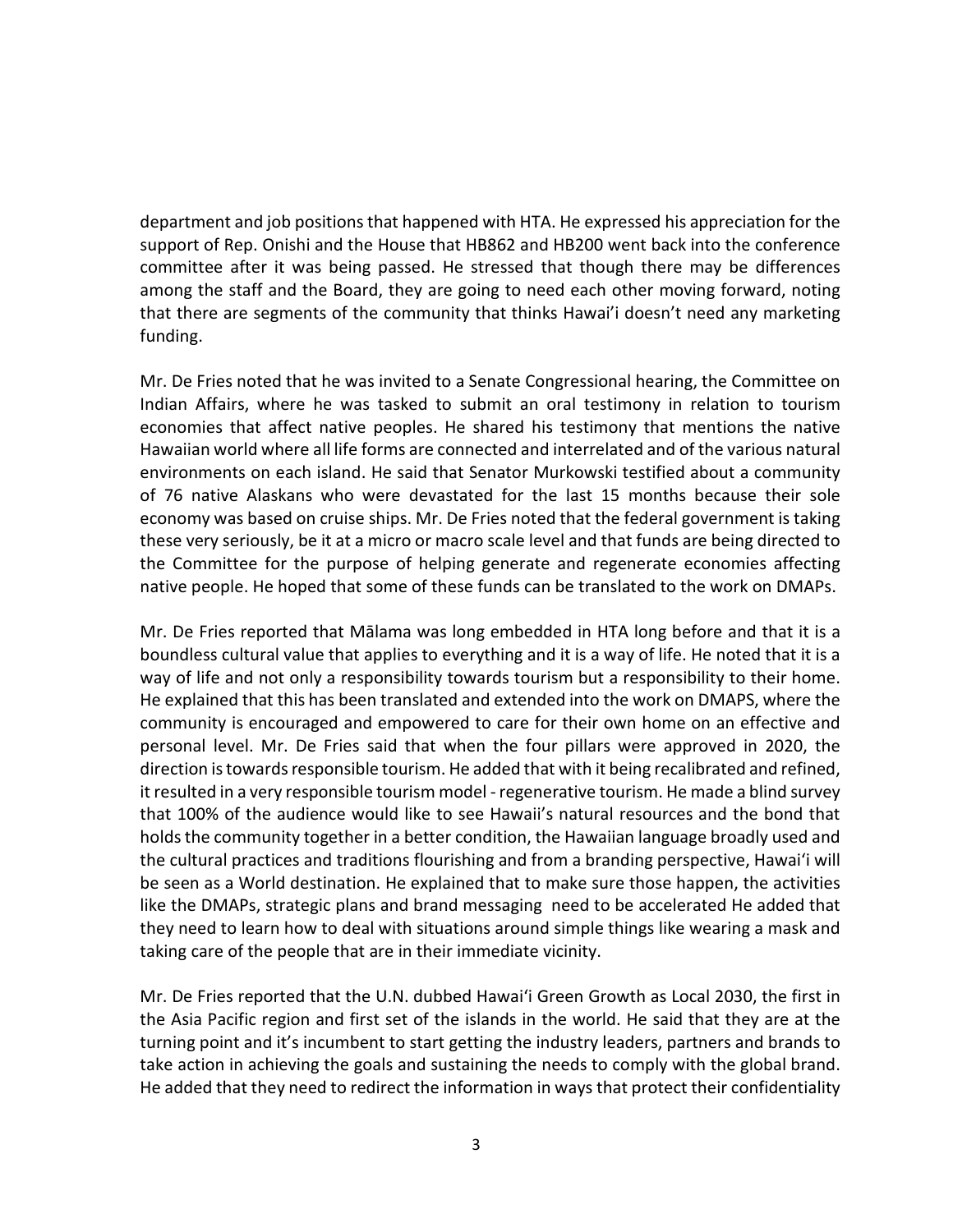and yet demonstrate to the community that the largest industry is leading Hawai'i for the sustainable future.

# **7. Presentation and Discussion of Current Market Insights and Conditions in Hawai'i and Key Major Hawai'i Tourism Markets**

Chair Kam recognized Jennifer Chun to provide an update. Ms. Chun reported that April 2020 was the first period in 2020 where there was no visitor expenditure data and thus will use the April 2019 data for comparison. She noted that there was a 38% and 41% drop of the April 2021 visitor expenditures and visitor arrivals by air, respectively. She added that the U.S. West is spending more PPPD compared to 2019, and that average daily census issignificantly down. Ms. Chun said that the preliminary April TAT collection was\$35.1 million. The Fiscal 2021 year-to-date total was \$128.9 million, which is 76.6% down compared to \$551.3 million from the Fiscal 2020 YTD TAT collection. She added that the number of air seats for domestic and international are very much down compared to 2019, but significantly higher than 2020 and the number of flights are not up to the 2019 levels. She said that occupancy for vacation rentals was higher than the occupancy level for hotels but hotel room night supply greatly exceeds vacation rental supply. The hotel number is creeping up to the 2019 levels for the hotel room night supply.

Ms. Chun reported that travel agency bookings for the U.S. are relatively strong compared to 2019 with Q4 greater than 2019. She noted that bookings picked up in just the last month of booking. She said that there aren't many bookings from Japan, Canada and Korea and there are no direct flights from Australia. She noted that the O'ahu and Maui have a significant booking pickup and more than or nearly similar for the same period in 2019 for the U.S. market. She added that O'ahu will have few U.S. bookings from any of the other markets for June. She said that though Kaua'i has significantly more bookings than in 2020, with Q4 ahead compared to 2019. She said that Hawai'i Island is nearly the same level with 2019 levels and there are Q4 activities for Canada as they are planning to bring flights back in theory towards the end of the year.

Ms. Menor-McNamara asked about the economic outlook of cruise ships. Ms. Chun responded that ships are starting to cruise again in November but traditionally, there aren't many cruise activities in the fall.

## **8. Discussion and/or Action to Transition the Marketing Standing Committee Meetings into the HTA Regular Board Meetings**

Chair Kam explained that the agenda is to dissolve the marketing committee's separate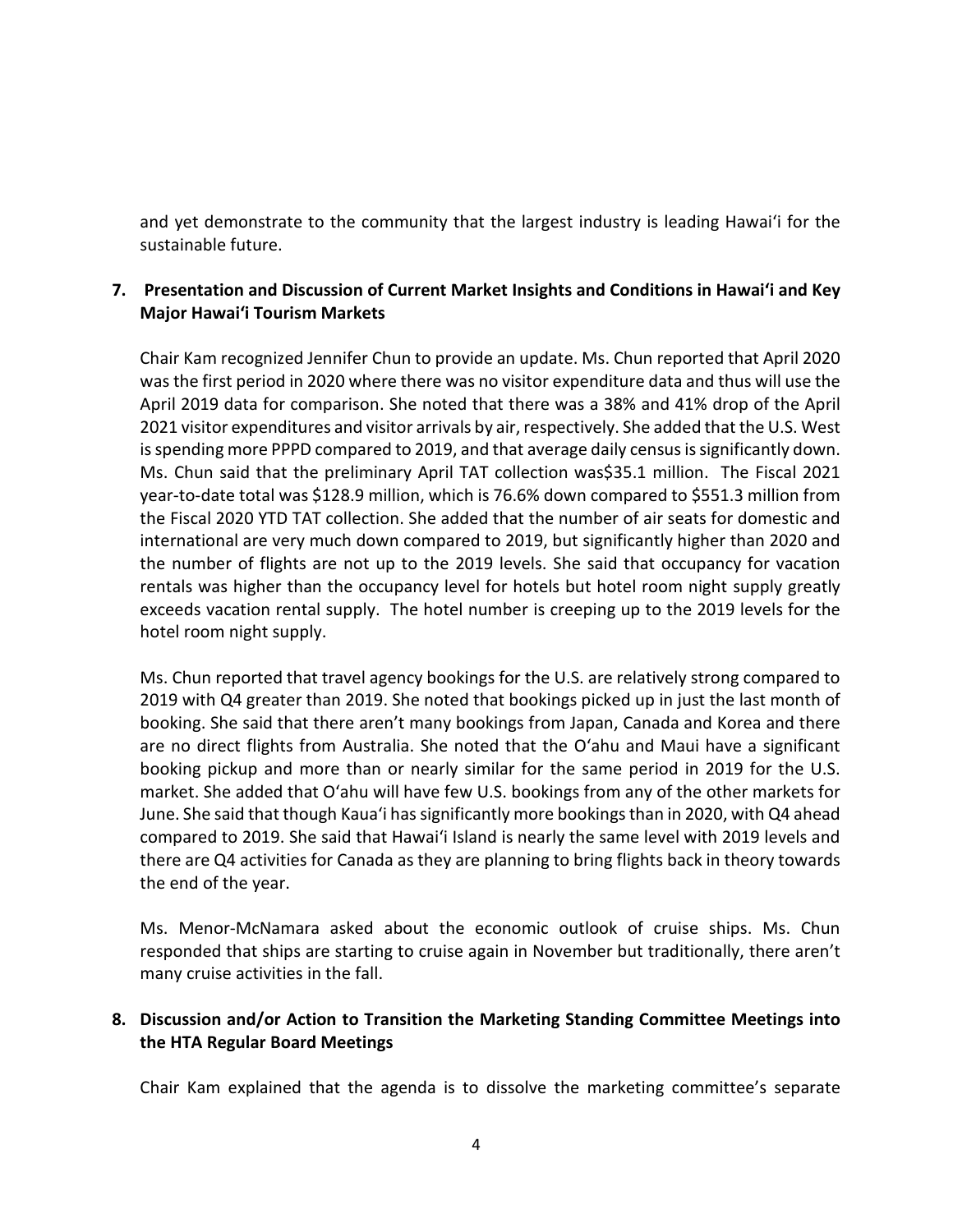meeting and to include it into the Board meeting. He asked to share their insights. Chair Chun noted the benefits of incorporating the agenda items of the marketing meeting into the Board meeting so the Board could hear of these important conversations. Mr. Arakawa said that he supports the idea, and they can have another discussion about what committees to keep and dissolve moving forward. Chair Chun clarified if the thought isn't about dissolving the committee but to incorporate the agenda items into the Board meeting. Chair Kam responded that it needs further discussion because under the current system, only six Board members are allowed to join the committee and the shift would allow the flexibility to call for a PIG if needed. Mr. Atkins agreed with the ability for Chair Chun to create a PIG if needed and said that it's the right move, especially where the budget can't entertain new marketing ideas or sports programs.

Mr. Rafter said that they may be losing sight of two things which are the inability for Chair Chun to call for a PIG which should be checked and the marketing committee function which is to look into the ROI of programs like sports and to align HTA with the strategic plan which can't be efficiently done in a board meeting. He believes that it's not the right long-term direction and it's a matter of the marketing committee not asking enough questions that making it part of the Board will naturally prevent it from diving down into its core function. Mr. Arakawa said that the PIG comes with certain restrictions and agreed with Mr. Rafter's concerns that they need to discuss it further.

Mr. Regan read a question from the public asking if the HTA Board and marketing committee meetings can remain hybrid for those not based in Oahu. Chair Kam responded that it was his intent but will have the Board to discuss and decide.

Rep. Onishi agreed with Mr. Rafter saying that the idea eliminates the whole purpose of having subcommittees dig deeper into issues and plan strategically. He said that the marketing committee can present to the Board the outcome of the meetings where the latter can decide after. He noted that as tourism comes back and other marketing groups are allowed to function, there would be seven different reports with questions to be dealt with. He added that it's a disadvantage moving forward and that the PIG doesn't fit well in marketing where decisions have to be made on a faster basis. Chair Kam thanked Rep. Onishi saying that they will have a more inclusive and deeper discussion this month about it.

Ms. Herman said that there wasn't any opportunity to engage with any sports or marketing activities for the year 2020-2021 due to the recovery plans and that moving forward, the marketing meeting would be important when discussions and engagement for new opportunities arise.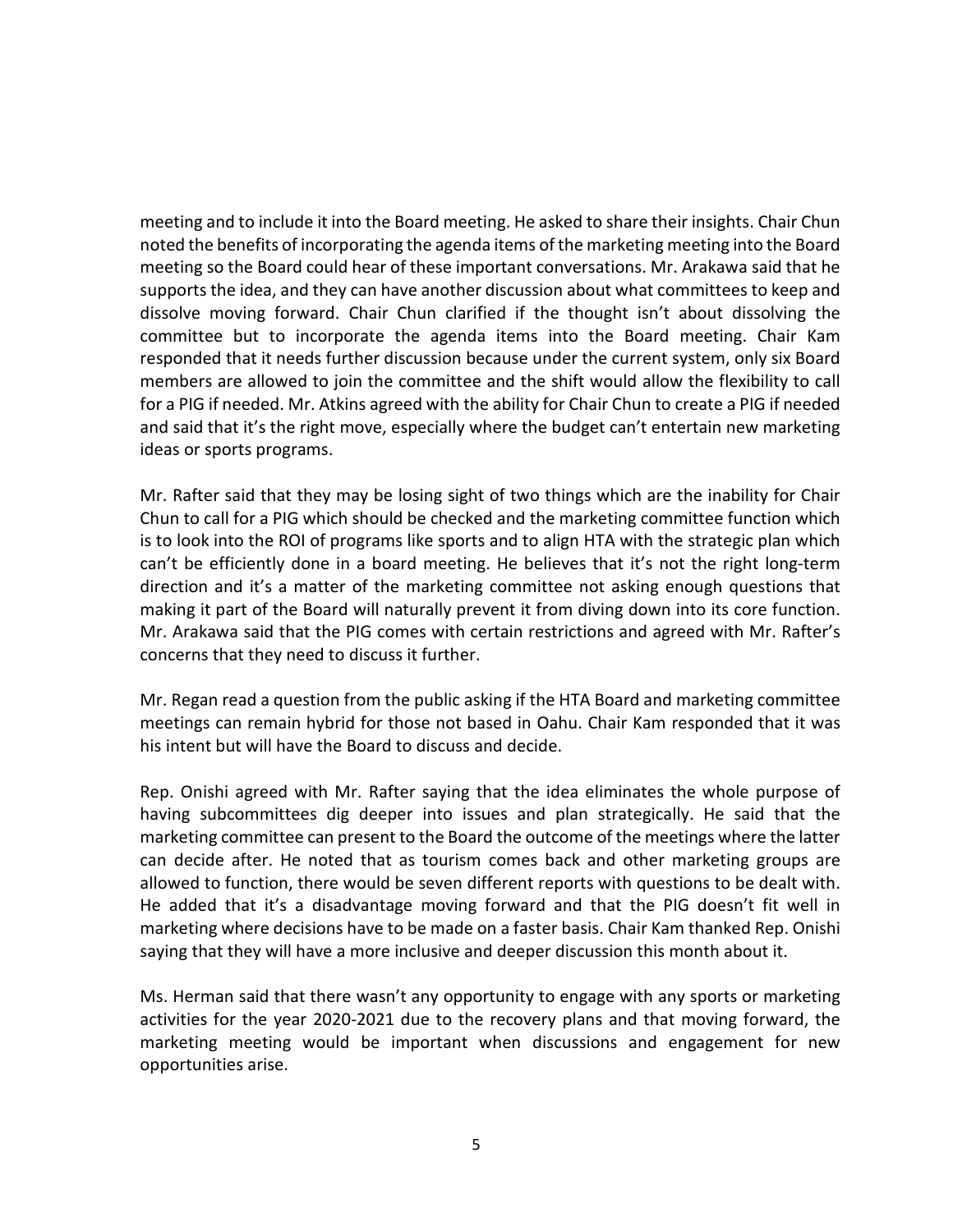#### **9. Market Updates for USA, Japan, South Korea, Oceana and Canada**

Chair Kam recognized Daniel Chun to provide an update. Chair Chun turned over the floor to Jay Talwar to present first via Zoom call. Mr. Talwar reported that the the US economy is growing strong forthe remainder of 2021 and 2022 with the reopening of the economy which is largely driven by the increasing percentage of fully vaccinated population across the U.S. and the State. He noted that this led to the softening of travel restrictions but a negative COVID-19 test result no more than three days before travel is required for international travel to the U.S. He said that U.S. arrivals to Hawai'i are growing month-by-month. Mr. Talwar reported that there were over 1 million transpacific seats to Hawai'i coming in for the U.S. market in June with Kona, Oahu and Kauai having seats higher than they were in 2019. He noted that schools were announcing of going back to classrooms in the fall so that air seats will soften in August and September. He reported that almost 80%of people are now ready to travel across the country and competitors like New York & Company dropped \$30 million into their marketing campaign while Visit California has put \$24 million into their media campaign for spring. He added that the E.U. is opening up to travel and Italy, Greece and Malta are announcing that they're open with others following very soon.

Mr. Talwar reported that they're targeting the mindful traveller with the consumer strategy focusing on the Mālama Hawai'i Campaign. He noted that the private sector has a very positive feedback for this public funded initiative where hoteliers, airlines and volunteer programs are asking how to connect and get involved with the program. He added that they have 95 industry partners and some are using the Mālama Hawai'i for their branding like the Kahala, American Way and Editorial Coverage, as well as PR and influencers. He said that Good Morning America featured the Hawaiian Islands all morning long with the messaging of helping regenerate and perpetuate the beauty of Hawai'i with mindful visitors. He noted that social media posts of screenshots from the videos generated many comments showing that the messaging struck through. He added that people are led the Mālama section with sustainability issues, program partners on the volunteer and private industry side after they see the messaging on hawaii.com and that there's a section for purchasing locally made products. He said that they've developed a Coop Program with 38 partners who provided funding.

Mr. Talwar reported that the overall Initiative for travel trade is to educate travel sellers with the most current information on the destination and thru the Mālama Hawai'i virtual event on May 12 to 13, virtual training programs and digital marketing program for travel advisors. He added that they partnered with TA Connect for smarter database, updates, and CRM marketing programs. He turned over the floor to John Reyes to report on MCI.

Mr. Reyes reported that together with the MCI customers, they talked about a very cost-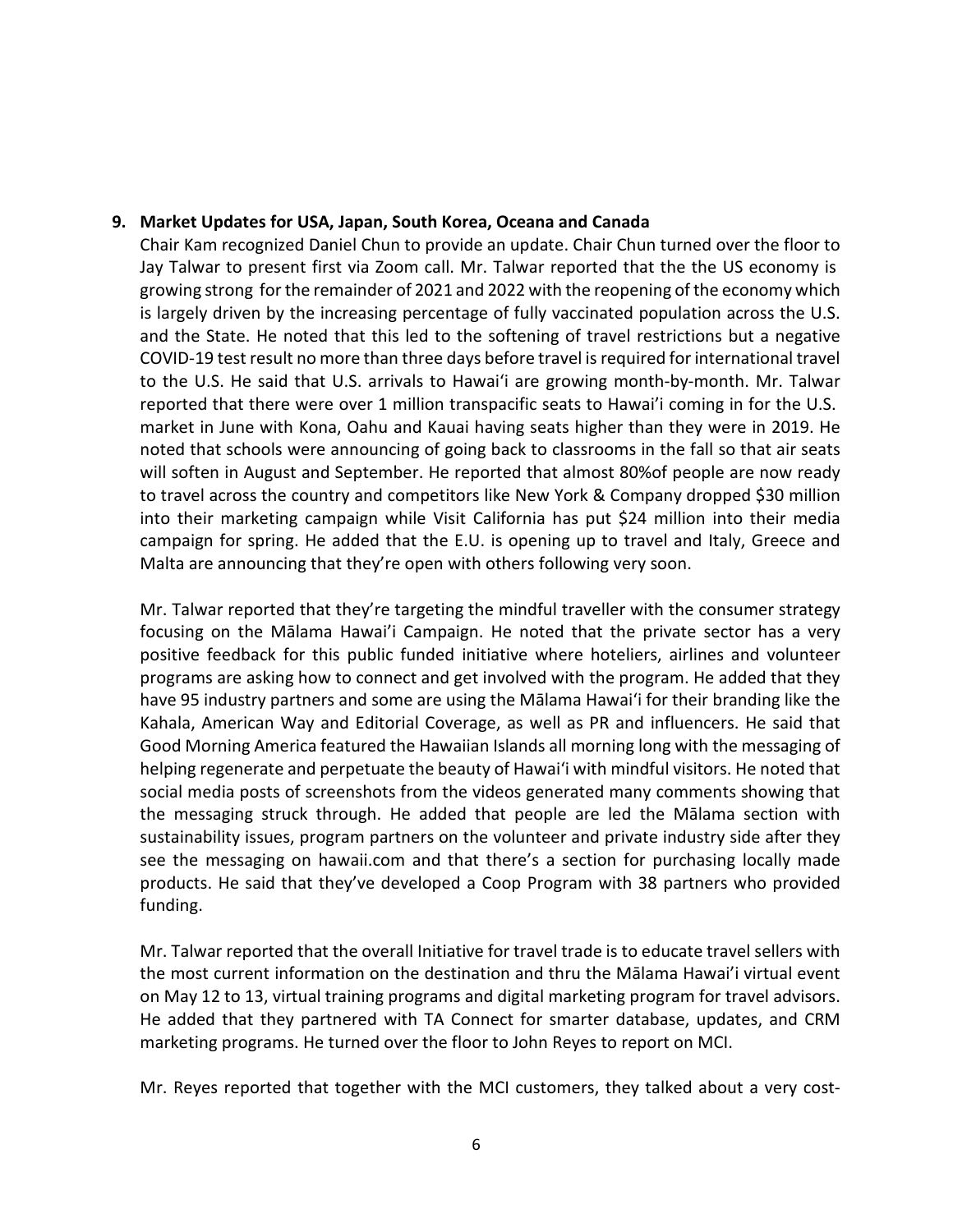effective co-op advertising program to put products in front of the meeting customer. He noted that they will be targeting medical groups, scientific, high-tech, third party planners, financial and business services. He said that they're excited about the Mālama Hawai'i Program which is getting tremendous positive feedback. He noted that they are implementing a shop local program connecting local businesses with their made in Hawai'i products. He said that they joined the Corporate Event Marketing Association (CEMA) and Professional Convention Management Association to grow corporate group business and increase third-party partnerships respectively. He added that they will continue to participate in IMEX America in November with a dedicated Hawai'i section where the world comes to shop for American Products and will explore the Hawai'i app as a platform for "Shop Local '' with MCI Groups.

Mr. Reyes reported that Hawai'i scored 9.8 in a virtual event of 60 participants when asked about their likelihood to include Hawai'i in future destinations. He noted that incentive is almost 38% of all business that comes to Hawai'i on the single property side. He said that tentatively, they got the fraternal associations interested for the citywide side and different groups for the single-property side. He added they are focused on reaching out to the right type of customers.

Mr. Talwar reported that the Go Hawai'i app allows them the branding consistency and to communicate to the user a variety of information about the sites, availability, reservations, activities and local businesses He added that they will add more content with the app being recently launched. Mr. Talwar reported that they were in alignment with the DMAP initiatives and regenerative tourism and is fully behind the Mālama Hawai'i messaging with their audience targeting.

Mr. Alameda asked where the videos are going to be rolled-out. Mr. Talwar responded that there are a lot of digital delivery and can see it on YouTube together with the Mālama Hawai'i Campaign and Kuleana Campaign.

Ms. Menor-McNamara asked about what efforts were made to inform visitors of the updated rules and the visitor demographics providing positive feedback on the Mālama Campaign. Mr. Talwar responded that they have updated their guidelines and sent messages out after the Governor's announcement, He said that the comments were gleaned from the one post they placed out there and so it's not a scientific study. He added that at most 25 didn't appreciate the Mālama Hawai'i but the rest felt it was additional knowledge and gave them another reason to come back.

Mr. Atkins asked about the dark color of the video backdrop and masks. Mr. Talwar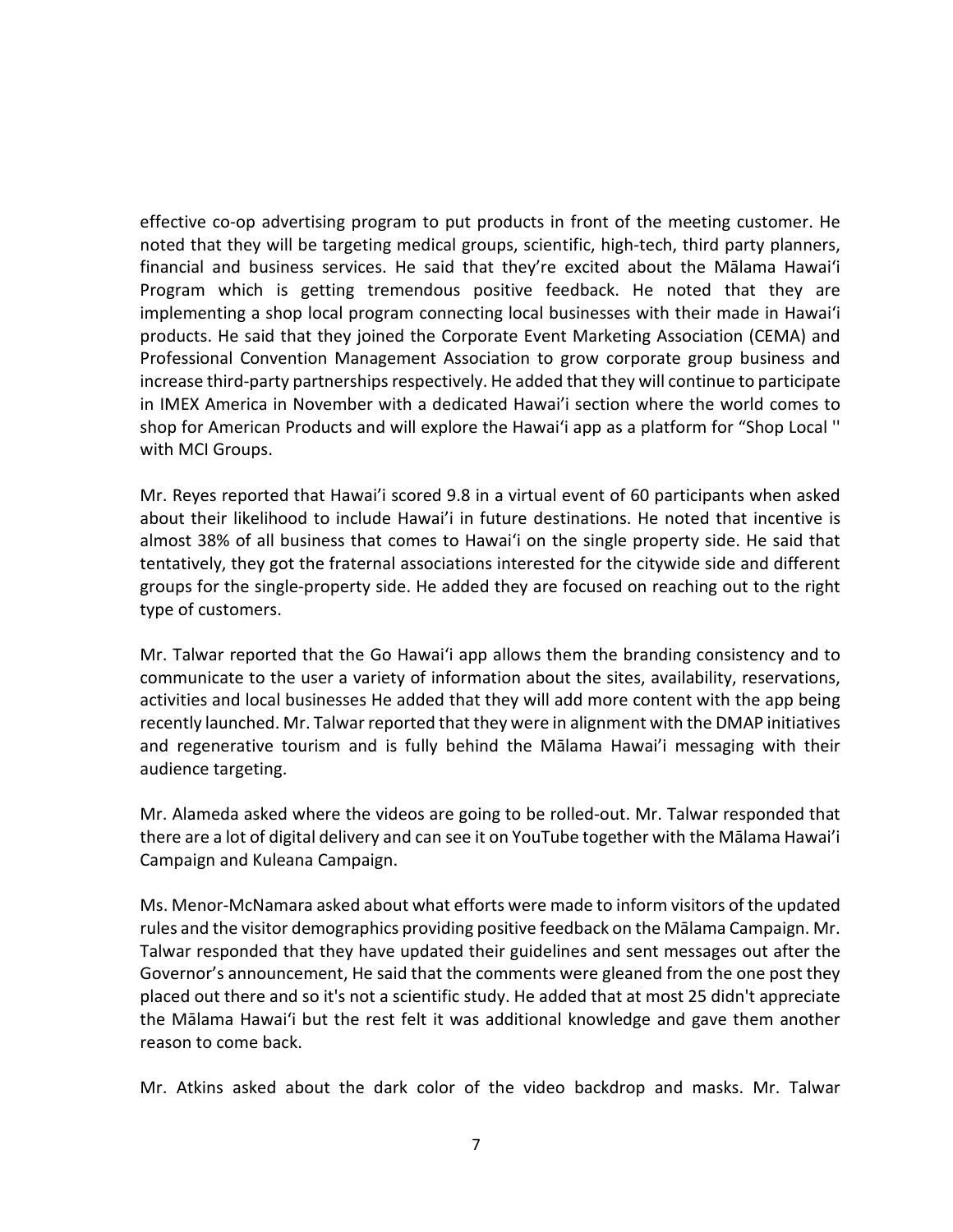responded that they did color corrections to brighten them but will look at it again and that they are already doing edits with regards to the masks.

Ms. Yuen asked about supporting the local non-profits with direct opportunities to become more self-sufficient. Ms. Anderson responded that they provided the list of the nonprofits agreeing to be put them on the website and worked hand-in-hand with HVCB on developing it. Mr. Ka'anā'anā added that they need to be cautious not to send a large audience to these small organizations and perhaps partner with agencies to do business development workshops to prepare the nonprofits for the visitors.

Ms. Kimura asked about the airline seats. Mr. Talwar responded that air seats seen in January and February are pre and summer is when they have a lot more seats particularly for the East Coast. He noted that airlines have either added more seats or gauged their planes. He said that they don't have an understanding of how well the airlines are yielding their rate structure. Chair Chun added that most airlines are reporting near 100% return to prepandemic leisure travel and leisure bookings and also yields.

Chair Chun asked if there's a way to show people to Mālama in a small way like reusable water and rideshare to change local sentiment. Mr. Talwar said that their approach was based on residents seeing visitors acting consistent with the community's values. He noted that a lot of the volunteer projects are on property or in the resort area and that they'll continue to work on it.

Mr. Atkins asked about the areas that will impact them with the major cut to the convention center. Mr. Reyes responded that they needed the budget in sales force the most that they were able to reprioritize to be able to engage customers in an efficient and effective manner.

Mr. Regan read a question from the public regarding the Go Hawai'i app. Mr. Talwar responded that it will be downloadable from the App store and website but they'll distribute it directly while awaiting launch on the App store.

Chair Chun recognized Eric Takahata, Managing Director of Hawai'i Tourism Japan to provide an update. Mr. Takahata reported that an emergency declaration is still in place across the country to save the Olympics. He noted that economic loss is estimated at \$9.2 billion and they are limiting visitors to 90,000 to the Tokyo. He added that the infection rate for Japan is 572 cases per capita (100,000) compared to about Hawaii's 2,500. He said that from the Japanese perspective, the CDC's Level 4 travel advisory to Japan is not seen as a concern and the outlook of industry partners, stakeholders, airlines, tour companies and Japanese government remains the same and US citizens are not allowed for over a year to the country.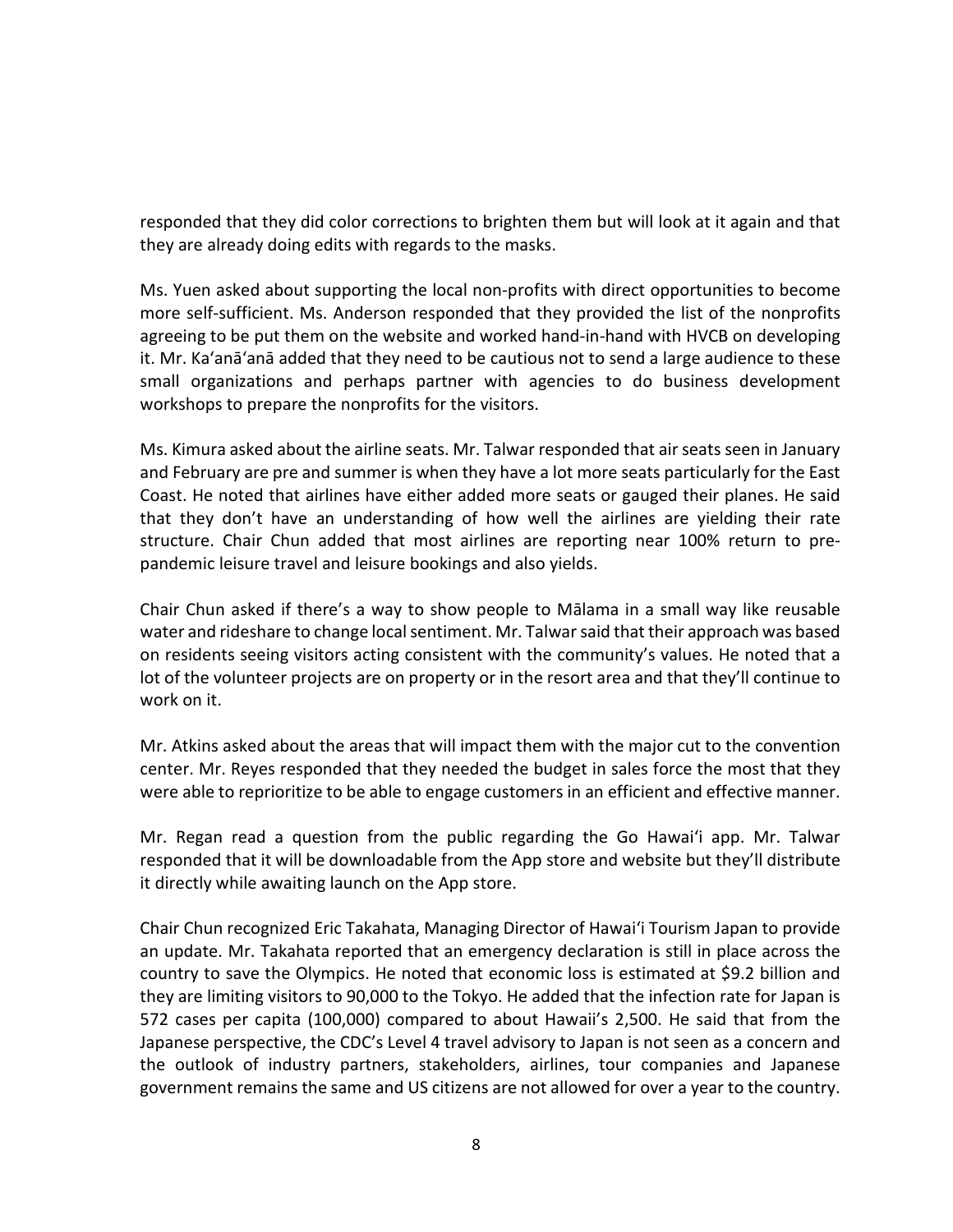Mr. Takahata reported that the vaccine rollout was slow in February but is ramping up. He noted that Prime Minister Suga stated that the goal is to have the majority of the population vaccinated by summer. He said that the negative PCR test result and 14-day quarantine is still required for all entry into Japan. He noted that ZipAir Tokyo is resuming their direct flights to Hawai'i in July with additional flights in August and September while ANA is looking to return the Flying Honu service back to Hawai'i in August. He added that the Japanese carriers are picking August to cite the traditional "obon" season for Japan where goods and services become expensive.

Mr. Takahata reported that Hawai'i remainsthe number one travel destination for Japan with 51% wanting to come because they've visited before. He added that the Japanese love the idea of digital vaccine passports. He said that the Japanese Travel Ministry would not share the competitive destination in Asia but noted that it definitely has a beach and is offering 200,000 complimentary round-trip tickets to the Japanese for their initial promotion to restart travel. He added that Korea is in deep discussions with the Japanese government to host fam tours to come back to Korea and the government is hosting a lot of these. He noted that Taiwan has events planned in Japan and Australia has partnered with ELLE magazine for a gourmet video series and will do Australia-themed charter flights in Japan thru JAL.

Mr. Takahata presented the four major personas of the target audience which consist of the pono travelers, multi-generation families, new-norm workers, and couples/romance. Mr., Takahata noted that Mālama is a great way to pitch Hawai'i to the Japanese since it's a big and valuable concept for them. He noted that they will continue to use digital platforms to reach out to them. He said that the Aloha program with over 70,000 members was key for HTJ in helping spread their messages. He added that they will continue to approach media related to edu-tourism and sustainability. He said that they started partnerships with Hilton Grand Vacations, JCB Credit Cards and E Noa Tours for the Mālama initiatives. He added that they're working in collaboration with the DBEDT for the true data initiative and have dissolved the Wear Aloha, Save Aloha promotion after getting much response from the public. He said that part of the Mālama strategy includes Surfing in Hawai'i which is really important past the Olympics and Made in Hawai'i Festival happening in November which showcases all the suppliers and Hawai'i products.

Mr. Takahata reported that everyone is saying that they are targeting Q4 for the Japan Market. He noted that wholesaler package products will be available from July 1 arrival to Hawai'i for Summer sales promotion. He added that JATA is considering a managed travel concept with vaccine tour as outbound possibility from Japan to Hawaii, and that the airlines are looking at increasing their seats for summer. He noted that JAL and ANA are airing the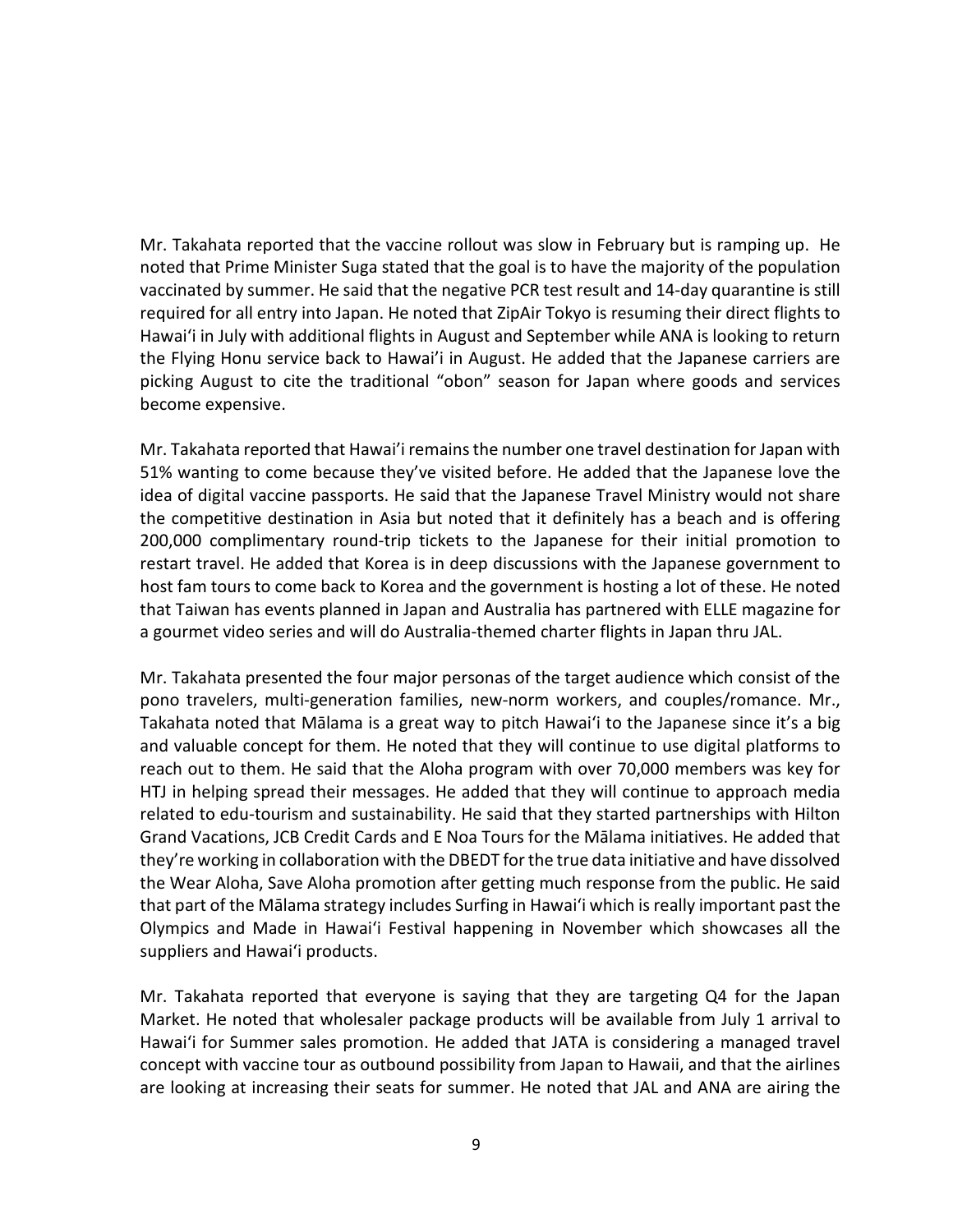Hawai'i messaging video in all of their domestic flights free of charge. He said that the International Air Transportation Association (IATA) travel initiative has been adapted by ANA and JAL and will start working on Hawai'i as a trial. He added that major wholesalers have targeted July 1st to the end of the year for their Hawai'i package tours. Mr. Takahata said that JTB and HIS are all excited for the Honolulu Marathon happening this summer and a huge breakthrough for the Japanese market with an average of about 13,000 Japanese flying in to Hawai'i for a one-week event. He noted that there are no co-op programs in place though there are a lot of requests from partners for it but wanted to be ready for it when the market starts moving. He said that they will continue to connect Hawai'i stakeholders to all travel partners digitally. He added that they have the Hawai'i Summit and Hawai'i Expo planned later this year.

Mr. Takahata reported that they see MCI to promote Hawai'i as a learning destination with the Mālama platform and will be targeting three core segments such as incentive, edu tourism, and entertainment. He noted that they received inquiry for a large concert to happen in Hawai'i in December. He added that the ongoing strategy for MCI is to hit singles and doubles, get on base and every year, the Marathon, and then the Citywide with the larger numbers. He noted that the education initiatives will continue with the MCI market and are giving inputs about the DMAPs and regenerative tourism to the Japan market. He said that they have been working on fundraising for the NPOs in Japan for the 'Iolani Palace and Bishop Museum. He shared examples of work done with DLNR and said that they're happy to do the translations of materials with organizations in Hawaii. He said that the Aloha program is a big part of regenerative tourism with cultural events for Japanese consumers and businesses to directly connect with local practitioners. He added that content in their website includes products and is a big part of what they do. He said that Mālama is always going to be the overarching umbrella of all of their messaging.

Mr. Arakawa asked about what makes Hawai'i unique, what support is needed and what needs to continue to be prepared for Q4. Mr. Takahata responded that the Hawaiian culture is the biggest differentiator from competing destinations. He noted that it resonates with their culture that they embrace it. He added that Japanese visitors are high spending, compliant and respectful and the bond between Japan and Hawai'i even dates back to 1845 and beyond. He urged to not turn their backs on Japan but to keep the plugs on for they'll be coming back full force and contributing to the whole economy.

Mr. Downing noted that the relationship that Hawai'i have with Japan is as deep as family. He noted that they need to keep a small amount of water flowing to Japan at this time versus letting it go dry. He said to be careful with the promotion of surfing and to ensure a strong structure to keep the local residents from becoming more upset with the crowd.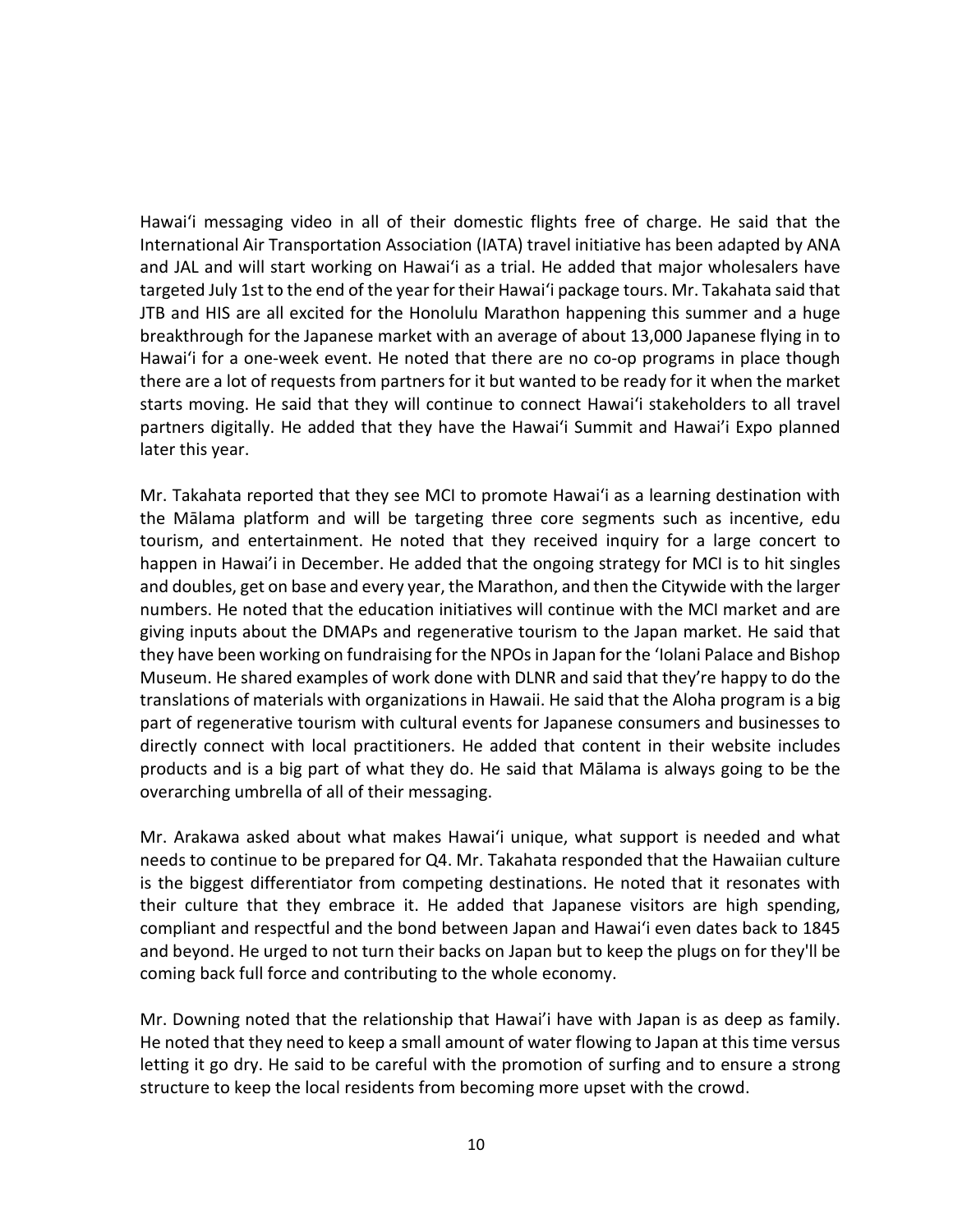Mr. Atkins asked about the lifting of the 14-day quarantine in terms of the vaccinated population, about travel conversion and about airline cost. Mr. Takahata responded that according to two Japanese carriers, it's costing them \$100,000 to \$150,000 per round trip flight between Hawai'i and Japan which translates to about \$5000 per person cost for 30 to 35 person, excluding their expenses with the ground crew in both countries. He added that the shopping retail is also getting low numbers and ROI are bad. He added that they have a 90-day window for conversion.

Ms. Kimura asked about the Paralympics and if the forecast for the air seats are realistic and if the airlines are committed to it. Mr. Takahata responded that it was the Olympics and not the Paralympics. Ms. Varley added that nobody can commit anything that's why airlines are announcing every two months but they are committed to save at least 35 flights a month for Hawai'i. She added that the next couple of months are going to be key for Q4. Mr. Takahata said that they'll recalibrate their forecast for air seats.

Mr. Takahata recognized Dr. James Barahal, President of the Honolulu Marathon, to provide a testimony. Mr. Barahal said that people think that the marathon can't be done without the Japanese but it's actually the opposite. He noted that the Japanese people come over not to run the marathon but actually to help in all sorts of ways. He added that its long success with the Japanese market is attributed to the continuous relationships with back and forth loyalty, particularly with JAL which took decades to build. He urged the importance of keeping it going because the relationships are so important. He noted that the event actually wasn't funded by HTA and the Japanese have a hard time understanding that it's not supported by the government. He said that the relationships that they've built are so important and they must continue to show that loyalty and respect.

Daniel Ojiri of Outrigger Hotel provided a testimony saying that setting the high numbers aside, it's about the relationship that was built with visitors for the last 50 years with 65% of them as repeaters. He said that this has to be nurtured. He added that the airline partners have developed Hawai'i to be the number one destination of choice for Japan and that they're losing money flying 30 people, but are keeping their commitments. He reminded of the investments done where ANA bought 3 Airbus A380 which is dedicated to Hawai'i on top of big investments to support it. He noted that these planes are sleeping in the terminal and there's another one waiting in France to be delivered. He said that they need to give that relationship attention and stay engaged with them when times are hard. He added that the relationship is something Hawai'i should understand and these partners built the business for them. He urged them to consider continuing support for HTJ.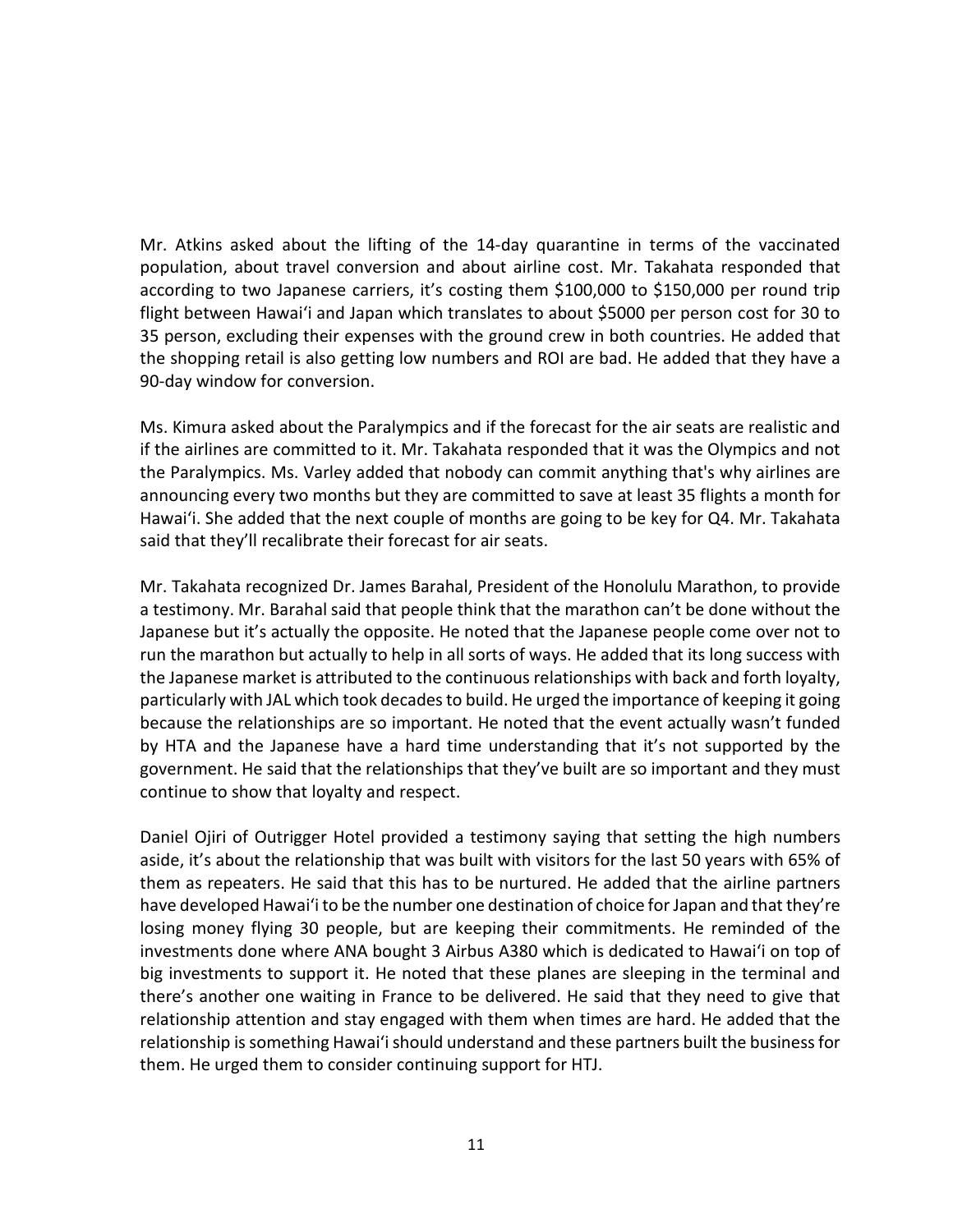Chair Chun recognized the testimony of President Shimura of the JATA through video. Pres. Shimura said that JATA enjoyed 50 years of long standing bond with Hawai'i and its tourism industry. He noted that despite the huge collective losses of members companies, JATA and its member companies remain committed to inbound and outbound travel to the state of Hawai'i as evidenced by the large financial investments made by providing direct flight services and promoting and selling Hawai'i travel products in Q3 and Q4. He noted that. Hawai'i travel products will become the first overseas travel product for the recovery in the Japanese overseas travel market. He urged HTA to not dismiss the Japan market as doing so will cause adverse effects on Hawaii's positioning in the Japanese market. He added that they are seeing the light with the rapid rollout of the vaccinations and looks forward to continuing the friendly relationship with Hawai'i and HTA for the long future.

Mr. Regan read a question from the public asking about the IATA travel pass. Mr. Takahata responded that the IATA travel pass is not yet linked to the Hawaii's Safe Travels program.

Chair Chun recognized Irene Lee, Country Manager of Hawai'i Tourism Korea, for an update. Ms. Lee reported that Korean residents vaccinated in Korea are exempt from the 14-day quarantine when they return from traveling and the government is reviewing possibilities for those vaccinated outside of Korea also. She added that the vaccine passport was rolled out in April to authenticate people's vaccine information which is available on the App and Play store. She said that South Korea currently has about 8,000 active cases and that the fatality rate is decreasing from 1.4 to 0.5. She noted that about 7% of the population was vaccinated and the government's goal is to attain herd immunity by November. Ms. Lee said that there are signs of airlines coming back to Hawai'i such as Korean Air and Asiana Airlines by September. She noted that four major hospitals agreed to be Hawaii's trusted testing partners and two additional facilities are waiting for AG and DOH to assign two additional facilities.

Ms. Lee reported that Maldives waived the quarantine requirement for vaccinated travelers from Korea highlighting the fact that 90% of their tourism industry people are vaccinated. She noted that Switzerland launched an online Travel Academy switching from offline to online training program. She added that Guam announced its vaccination status to over 50% of the population and that vaccinated Koreans are exempt from the quarantine. She said that they continue to target the high-value mindful visitors and are going after the millennial minded, mainstreamers and first-time visitors. She identified five key strategiesfor recovery which are as follows: revitalize market demand, position Hawai'i as the top of mind destination, refresh the images of Hawai'i with DMAP initiatives, educate travel trade and media partners for regenerative tourism and develop coops with airlines, travel agencies and OTAs. She added that they will be focusing on promoting with consumer publication partners and social media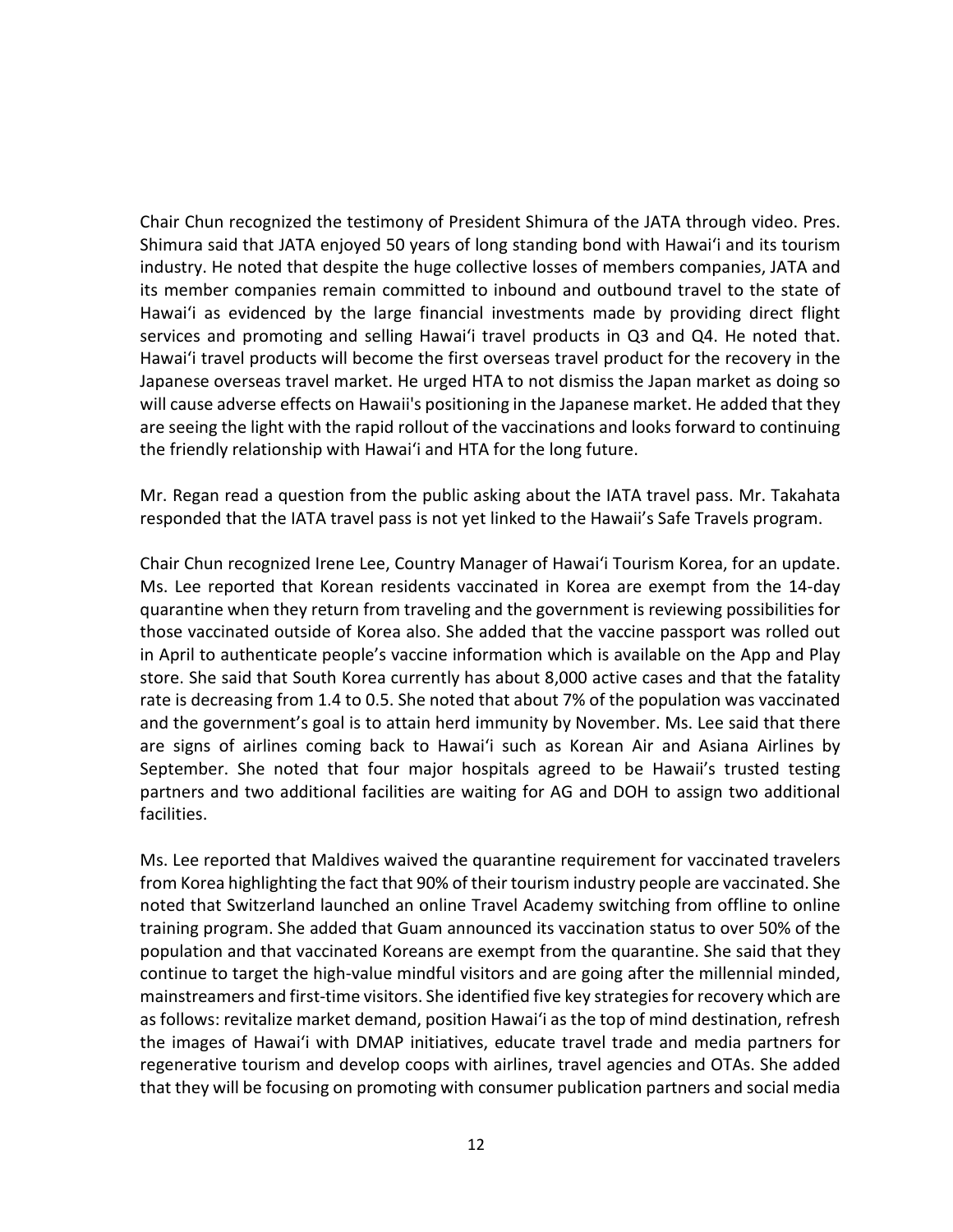channels and on Hawaiian culture and regenerative tourism with the Mālama messaging. She said that programs include digital campaign on Stories of Aloha and will be working with Naver, the Google equivalent in Korea, with content posts under HTA's strategic pillars. She said that they will be partnering with Vogue magazine and collaborating with the consumer brands and influencers to increase branding.

Ms. Lee reported that their goal in the trade efforts is to drive high-value visitation and regenerative destination image in partnership with key airline partners, OTAs and wholesalers. She noted that trade programs includes live Commerce sites and TV homeshopping platforms. She added that their co-op plan still needs fine-tuning. She said that they will be holding an offline training event at the end of the year as part of the ongoing Aloha Specialist University program to train key agents.

Ms. Lee reported that MCI efforts will be geared towards securing and converting high-value MCA leads for 2020 to 2022 and will be conducting series of Meet Hawai'i virtual meetings which targets the finance,, banking insurance, multi-level marketing, healthcare religions, manufacturing, education, entertainment groups, and technology sector. She noted that they will be incorporating the Mālama Hawai, Kuleana contents and the five pillars of the DMAP in all of their programs. She noted that they've connected local businesses to Hanjin, Korean Air's mother company, for them to sell Hawaii's local products on their website.

Chair Chun recognized Darragh Walshe, HTO's Senior Account Director, to provide and update. Mr. Walshe reported that Oceana's market and economic condition is strong with the strict COVID-19 elimination strategy of thorough contact tracing and testing program and short-term localized lockdown in cases of outbreaks. He noted that the exchange rates are stronger against the USD and some future visitors are pitching to travel to Hawai'i to take advantage of it. He said that consumer confidence is very strong and that 6.69 million Australians have built up over two weeks of annual leave. Mr. Walshe noted that the reopening of tourism is linked to the COVID rollout. He noted that New Zealand will see a large proportion of the population being vaccinated by October and November, and PM Jacinda Ardern stated publicly hoping to open the country to vaccinated travelers prior to the completion of the vaccination program. He said that though press coverage states that Australian borders won't reopen till mid-2022, the reality is they've already opened to New Zealand via the Trans-Tasman bubble which has proven successful in reopening borders. He added that they will almost certainly open to other destinations with the U.K. and U.S. as safe low-risk destinations. He added that a second bubble was created between New Zealand and the Cook Islands which have been equally successful. He noted that most key airline partners have schedules returning by December.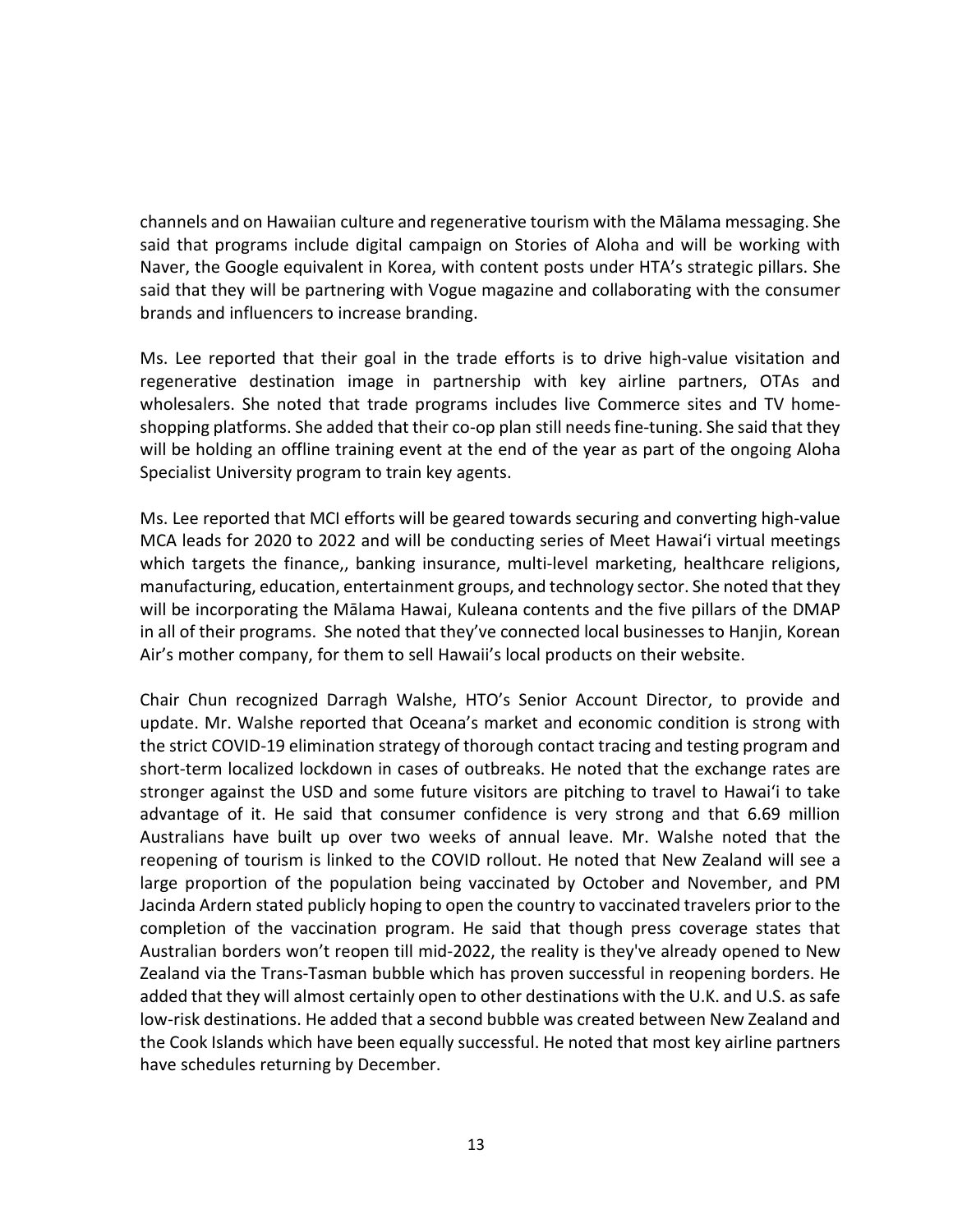Mr. Walshe reported that HTO has a 3-stage approach by targeting travelers who seek authentic experiences and are cultural explorers (Care), focusing on brand and product aligned messaging (Aware), and providing platforms thru industry partnerships for the visitor to influence friends, family and followers (Share). He added that their consumer strategy of inspiration, brand depth and conversion is aligned with their brand, messaging, and the marketing assets which include the Mālama initiative that resonates with their targeted traveler. He added that their initiatives include their content based "Infinite Experiences" social media campaign and broadcast partnership based Cultural Tourism initiative taking place in the first half of 2022. Mr. Walshe noted that they have the same Care, Aware and Share approach for trade allowing them to focus around travel trade education, partnering with the right segments, product alignment, connecting local trade with the industry, and reaching their engaged clients. He added that key initiatives are around education, brand depth, connecting local trade with Hawai'i industry, which includes the remodeling and relaunching of Trade Winds platform.

Mr. Walshe reported that Vintage Sport is finalizing their Golden Oldies Rugby tournament next May which will bring over 1000 participants. He noted that they have started embracing the Mālama initiative and have committed to working with local community organizations around sports. He added that a few of the people in one of photos on the Go Hawai'i Mālama and Volunteerism section were him and his family and his sister's family where no model fees were necessary. He noted that they see opportunities around agritourism and promotion of local products for the DMAP initiatives. He said that the four pillars will continue to ground them and provide guidance, clarity and passion for what lies ahead.

Mr. Atkins asked about the HTO staff. He said that it's only him as they're working within the fixed costs structure. He said that they're still aiming for the December month where flights will start operating again and hoping to have at least two months lead-in time before that to start increasing staffing and resources.

Chair Chun recognized Susan Webb of HTC to provide an update. Ms. Webb reported that the Canadian dollar is at the strongest at USD\$0.82 with strong GDP with employment rate going down due to the government subsidies. She said that over 65% of Canadians are vaccinated and that the Prime Minister will seriously look at opening borders once it reaches 75%. She noted that the advisory panel for the government advised to remove the 14-day quarantine for any returning person who is vaccinated.

Ms. Webb reported that Canadian Air made a press release about an additional 165,000 seats for the Winter 2021 and 2022 and is opening new nonstop routes (Montreal to Honolulu, Toronto to Maui, and Calgary to Honolulu) all using their 787 Dreamliner Service which is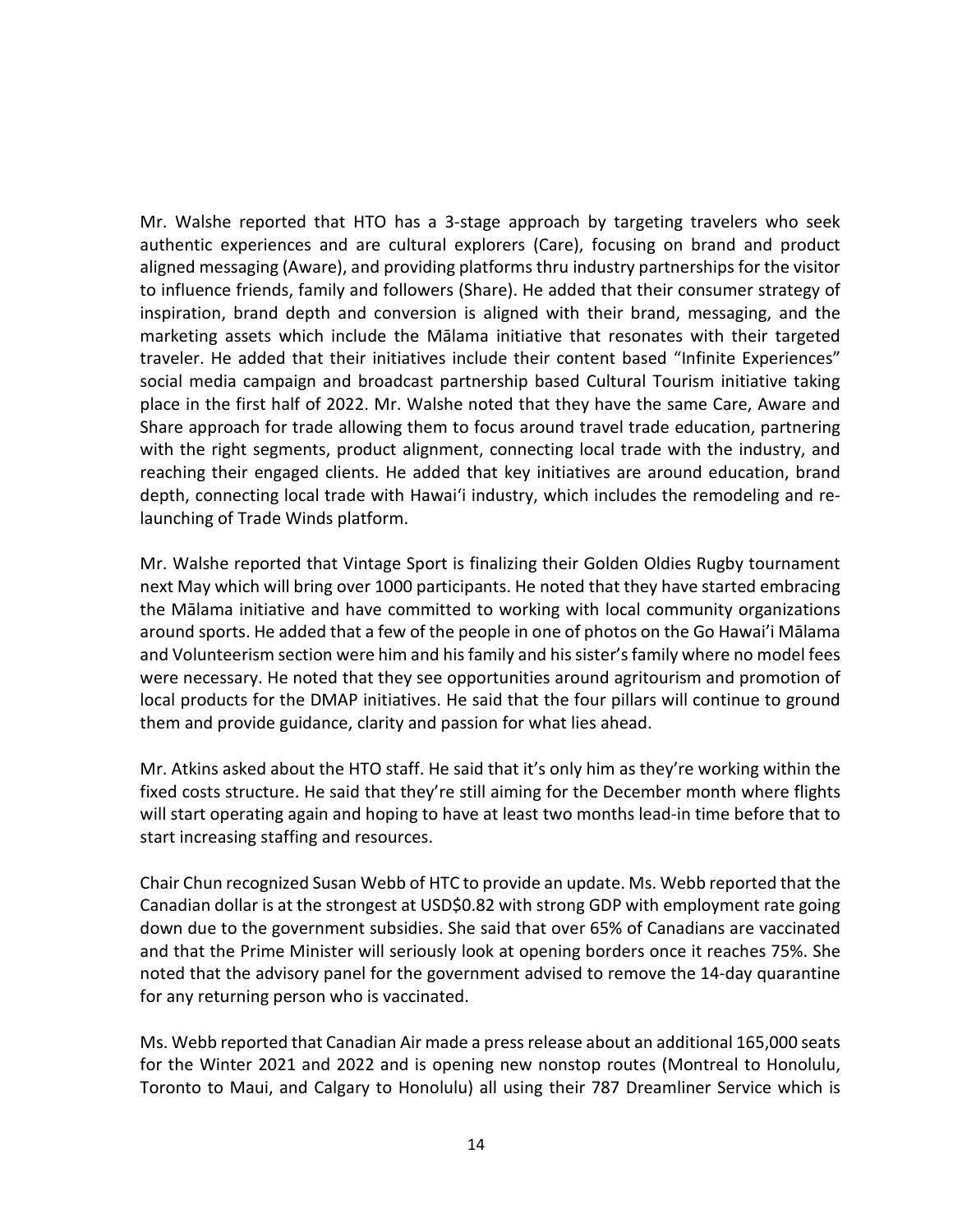ideal for luxury business class type of passengers. She added that once the quarantine and hotel situation for returning residents in Canada gets lifted, they will start service back into Hawai'i earlier. She said that they're still targeting the mindful travelers and Canada is very mindful, wearing masks everywhere and very careful about social distancing which will respect the travel to Hawaii. She noted that Quebec will be a new market for this year. She said that their consumer strategy is 100% digital and will be constantly reviewing their focus for their messaging and retargeting situations. Ms. Webb said that they have partnered with Air Canada to target passengers with incredible amounts of miles to come to Hawai'i using their points. She added that they're working with Expedia, Costco Travel and the Baby Boomers with promotional partners in Canada like Zoomer radio.

Ms. Webb reported that everything they do, whether it's travel, trade consumer, or media with public relations will include the Mālama, the Kuleana themes, DMAP and responsible tourism messaging. She noted that they will be working with the number one media Outlets and doing some inaugural fam trips with media with the Air Canada flights from the three markets that they will be launching in December. She added that their travel trade strategy is all about education which is in French and English. She said that they are planning to relaunch the Aloha Canada Trade campaign on October 28 which has been very successful last year. She noted that they're working with their co-op campaigns and partnerships with new niche operators like G Adventures and Intrepid Group. She said that Sunwing, a tour operator, will be launching into Hawai'i this year. She added that they're busy working on RFPs for the MCI market and have confirmed business even for September 2021 and through April next year with some tentatives.

Mr. Arakawa suggested that the Marketing Committee Chair and its consultants look into the changes with the KPIs since demographics, tourism and HTA are changing.

## **10. Discussion and/or Action on HTA's Communications Plan**

Chair Kam recognized Marissa Yamane to provide an update. Ms. Yamane reported that the unabridged Communications Plan has three phases where Phase 1 and Phase 2 have to do with HB862 and HB 200, and Phase 3 consists of the six month plan which has to do with visitors and residents with proposed topics for different months from June to November. She noted that for June, they sent out a letter to their distribution list on behalf of John De Fries informing of the rental car shortage and giving out tips like initially booking rental cars before making travel arrangements, renting from legal rental car companies and of other modes of transportation. She added that other topics include illegal vacation rentals (July), respecting Hawaii's culture (August), caring for the land (September), holiday travel (October) and giving and sharing Aloha (November) which are subject to change in such a fluid situation.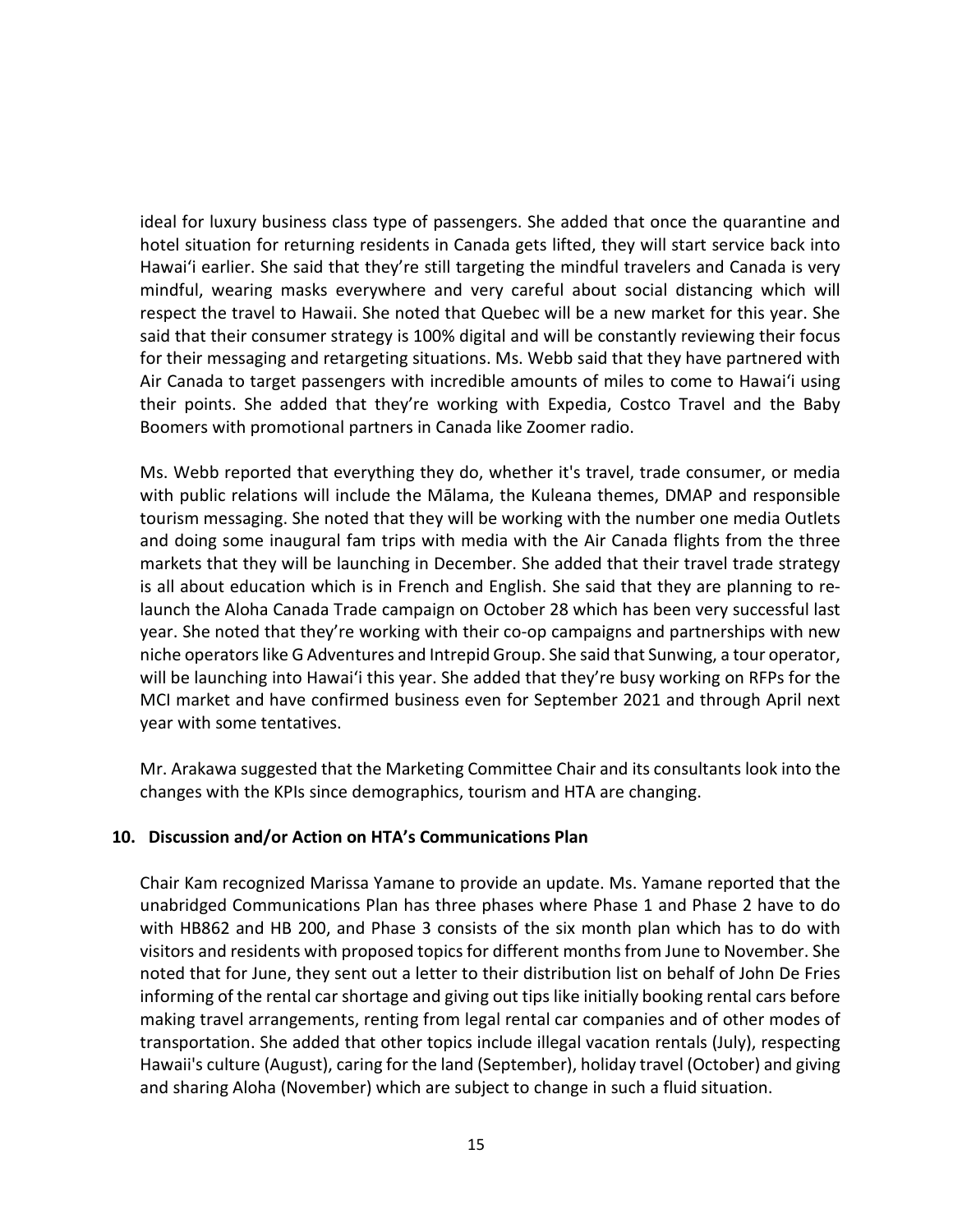Mr. Alameda shared about a home running a rental car business out of their home in the Hilo neighborhood and thanked Ms. Yamane for providing awareness about these topics that they will start dealing with.

Mr. Downing said that the rental cars in the restaurant industry are booked out till July on reservations which really frustrates people so any awareness that can be done there would be good.

Chair Kam said that it used to be 3 to 4 days when people will book out of top restaurants but now it's July/August and hopes to get the 50% capacity restrictions loosened up with the mass mandates. He added that he, Mr. De Fries and Mr. Ka'anā'anā initially went to the communities to get first-hand information from them and figured out solutions together to anticipate things. He noted that he will continue this activity and will go to other islands as well.

Ms. Yuen asked how the messages would be rolled out. Ms. Yamane shared the list of proposed methods which includes press releases, announcements, letters from Mr. De Fries and others and will be a combination of these.

Mr. Arakawa asked about the limitations of the responsibility assignment. Ms. Yamane said that it's open to anyone and it's better for more hands helping out.

# **11. Presentation and Action on the Proposed Statewide Reservation Management System to be Implemented in Partnership with DLNR and Other Key Stakeholders**

Chair Kam recognized Kalani Ka'anā'anā to provide an update. Mr. Ka'anā'anā reported that conversations about a reservation system have been ongoing since two and a half years ago. He noted that they are engaged into talks with DLNR about how to manage access to sites that have been overrun or have crowding in a way that helps leverage technology and protect the natural resources while improving resident and visitor experience at the various parks, trails and assets they have. He said that they've come up with a technological solution as a means but had some complex challenges with the limitations of sites such as the presence or absence of parking areas and PUC commercial license among others. He said the DLNR is already implementing reservation systems in different communities and have been very successful for the process was long planned and community-driven. He added that much of the success comes from the "how" they do it and how HTA thinks about its engagement with DLNR and other partners. He noted that other challenges included confusing and difficult user experience with the information dispersed on different websites and the first come-first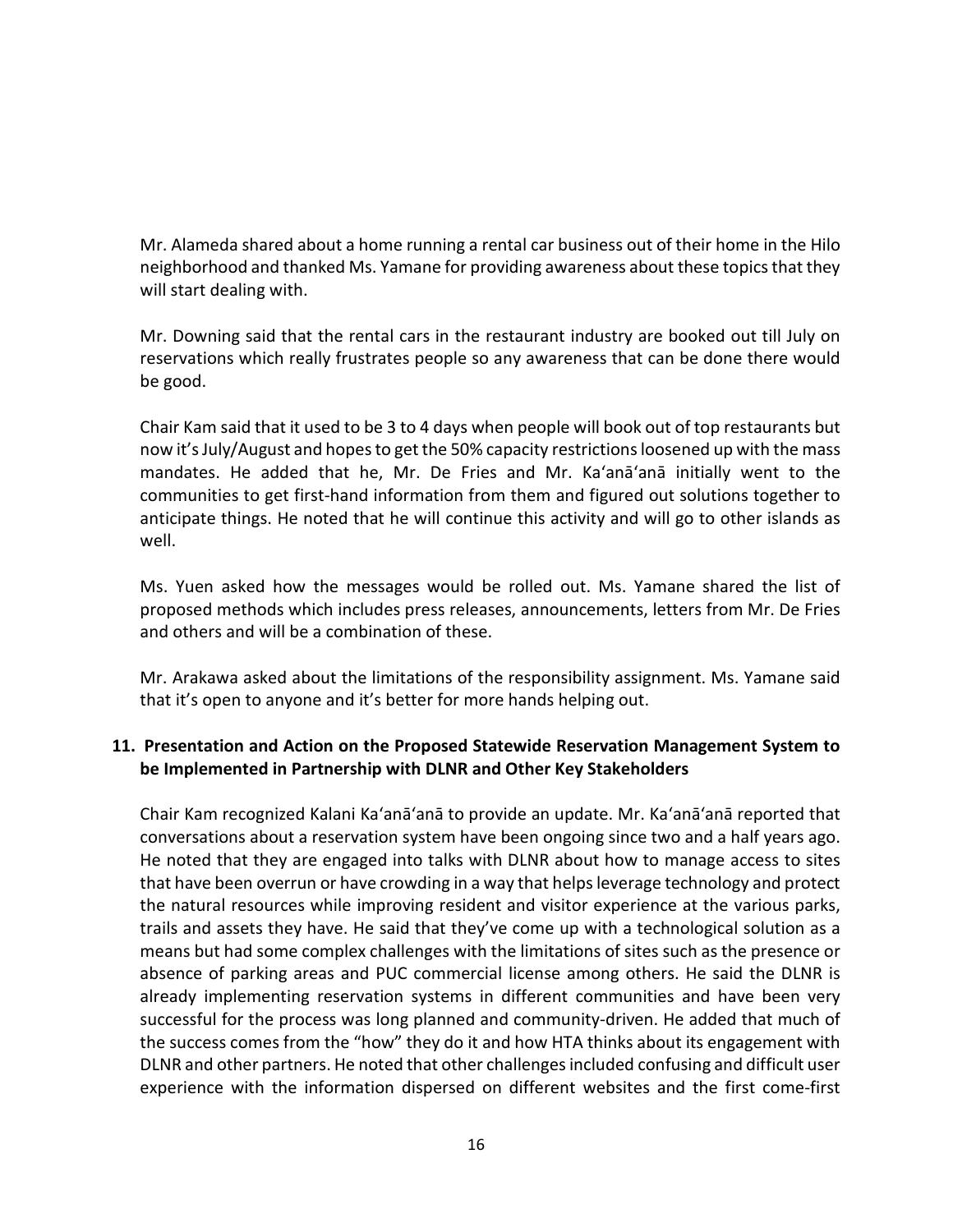served system in some parks leads to uncertainty of space or availability of park goers. He said that they need to figure out how to cater that user experience for the convenience of visitors.

Mr. Ka'anā'anā reported that their initial stakeholders have been the statewide partnership with DLNR and the program under DOFA. He said that initial conversations have been with the state and are thinking on how to engage counties as well to better manage the problems. He said that the build-out of the reservation system is estimated to get fully up and running by six months to a year. He added that the community engagement process will take time but if a system can be built so that the community is educated and their concerns are alleviated, then there's a better chance to rollout a system that makes sense. He said that basing from the previous projects the estimated budget is \$1.5 million which will then build out a modular system allowing them to roll out to other parks. He noted that the intent is not to build one system for all sites due to the varying complexities and limitations but to build the system up front and turn on the light switch for each of these Parks over time prioritizing hotspots and overcrowded places.

Ms. Yuen asked if it will be housed at HTA. Mr. Ka'anā'anā responded that HTA will help contract the project and hopes that they would manage it but would need information from the DLNR and other stakeholders on things that actually need to happen.

Mr. Atkins asked about the booking mechanism and the maintenance of the program. Mr. Ka'anā'anā responded that he envisioned something that tells all the messages that HTA is trying to get out like dos and don'ts along with the context, history and culture of the place. He noted that they will take a look at the existing concern on a previous project where it's putting DLNR over their spending ceiling and the special funds where those moneys are deposited

Mr. De Fries informed that according to a call from Senate President Ronald Kouchi, he will be taking the lead on the statewide system with the retirement of Sen. English and would like to voice his full support for it.

Mr. Downing asked if the reservation systems are intended for the HTA website. Mr. Ka'anā'anā responded that their main concern is that the sites are housed independently from each other and they're still figuring out a solution for this whether GoHawaii houses it or something else.

Chair Chun asked about the interface and connectivity of the GoHawaii app and the reservation system app. Mr. Ka'anā'anā responded that DLNR had been working on it already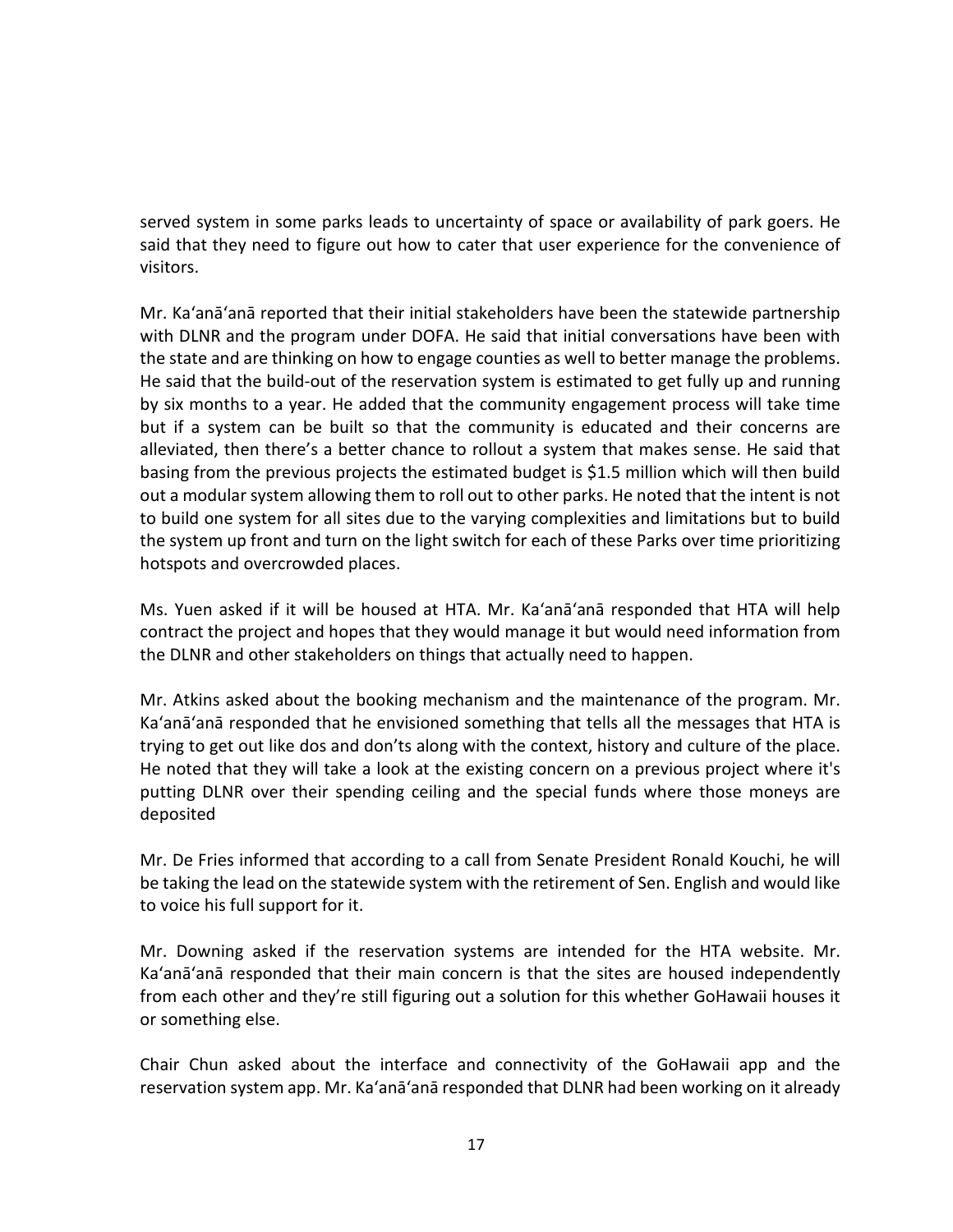where the state parks division with KIRC control has been on a path to work toward their own statewide reservation system. He added that HTA's original intention is on how to enhance and speed it up.

Chair Onishi clarified about the reservation system, the budget and maintenance. Mr. Ka'anā'anā responded that the idea was to help DLNR but sensed that the administrative control has no capacity to manage the implementation of the project, thus he offered to help with it. He said that DLNR doesn't have the budget so they proposed it in the staff recommendation in Appendix D, item 14. He added that the intent is for a portion of the generated revenue will go back to the system maintenance until it becomes self-funding and that the fee schedules will be set by the DLNR including the maintenance. He said that there is no projection of the cost yet as they're still at the phase of getting DLNR to buy in the idea.

Chair Onishi expressed concern that there isn't a larger discussion that includes more people than just HTA and DLNR with the issue, especially with the number of bills introduced that would assess visitor fees which will impact the industry.

Mr. Atkins said that he had a conversation with Senator Kouchi mentioning that the user fees are being collected on another type of program He said that he will get back to the Board for more details.

Ms. Kimura asked if the budget for the system is created for the next fiscal year and about the control of fees. Mr. Ka'anā'anā responded that it hopes to be encumbered before the end of fiscal 2021 and that the fees can't be controlled by HTA for the jurisdictions that have them will set it. He added that he will work hard not for DLNR but for the resources and for the communities sincerely asking HTA to ensure that the resources aren't run over.

Ms. Yuen said that the confusion begins if the program was meant to start collecting fees on top of the state park fees. Mr. Ka'anā'anā responded that the intention is to accelerate what DLNR is already doing and not to add more fees.

Mr. Downing said that he sees HTA as a big sibling who tries to pull the links together so they can be one unit and as a facilitator to help the common good for the state of Hawaii.

Mr. Ka'anā'anā agreed and added that HTA's responsibility is the education piece wherein the existing websites are devoid of culture, history and enrichment. He added that HTA's strength is the content creation and storytelling to be able to communicate the special and unique things about a place and help them understand where they're going to visit and with that appreciation, they go as a more respectful, traveler to that place.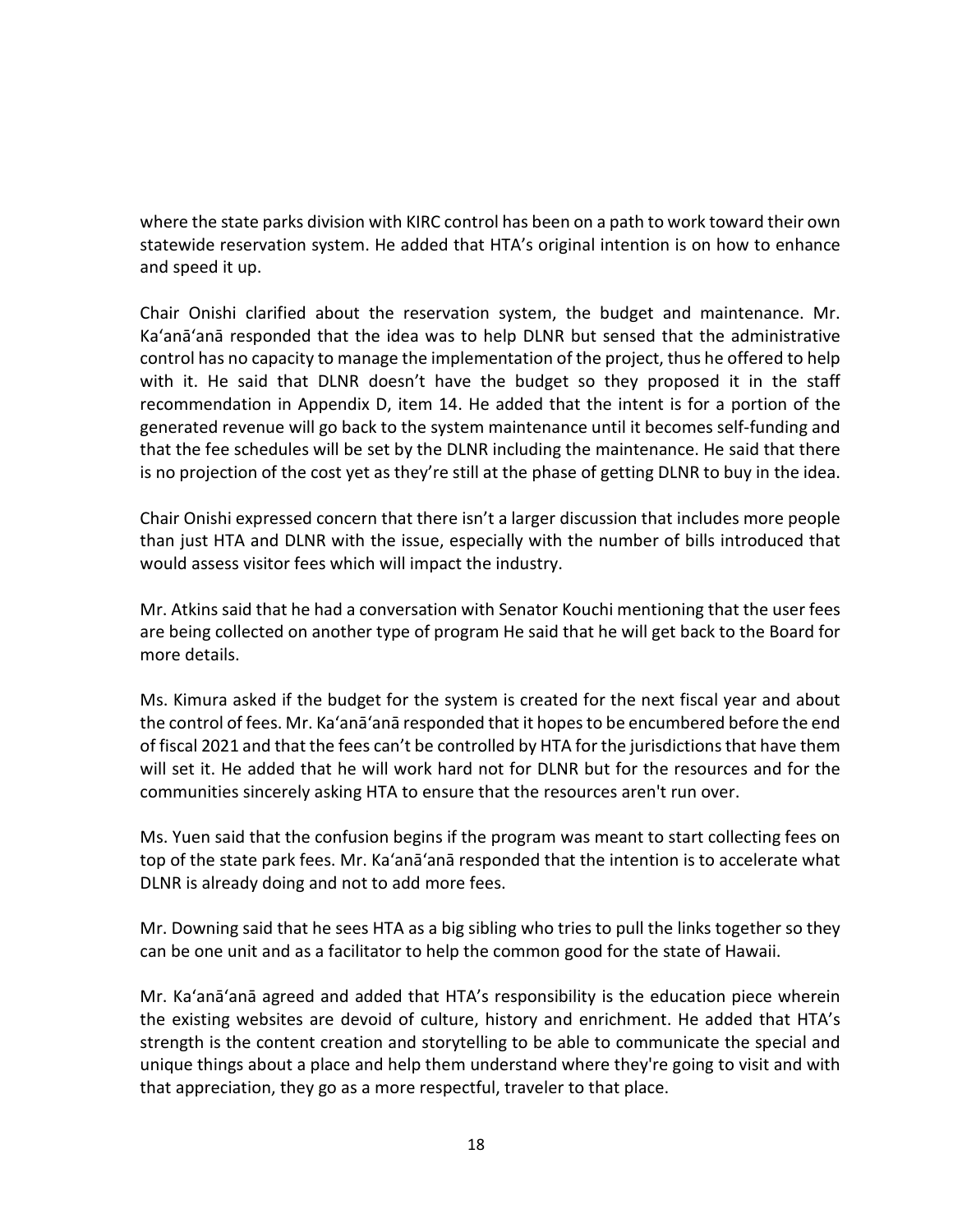### **12. Presentation, Discussion and Action on HTA's Financial Reports for April 2021**

Chair Kam recognized Keith Regan, HTA's Chief Administrative Officer, to provide an update. Mr. Regan thanked the HTA team for the great job maintaining constraint and restraint on their spending without any TAT revenue which was shut off in 2020. He reported that there are a lot of information in the packet for the month of April which includes the tourism emergency trust fund at \$5 million dollars and the cash balance of the TSF as of April 30, 2021 at \$56.5 million, which includes the \$5.1 million from the tourism emergency trust fund. He noted that it was down to about \$1.3 million from the previous month with some activity during the month of April which is money based on encumbrances made on contracts. He added that there was about \$1.6 million expenditure from the TSF of which \$1.4 million is from FY 2021 and \$195,000 from prior fiscal years. He noted that there were encumbrances carried out from the prior fiscal year and they're doing their best in bringing down the encumbrances. He added that they received \$354,000 revenue in April from the TSF due to investment revenue and credits taken back from contracts that are closing out. He said that the total year-to-date expenditures within the TSF is \$22.2 million and within the TSF is \$1.45 million from investment revenue and money back received from the contracts. He added that \$312,000 was spent within April and almost \$4 million current and prior fiscal year expenditures from the Convention Center Enterprise special fund. He added that they generated \$5,000 revenue for the Convention Center Enterprise special fund but total year to date of \$4.95 million primarily coming from activities that were happening at the Convention Center. He said that out of the \$41 million budget that they have, 90% budget has been encumbered in some way, shape or form which is about \$37 million that has been utilized by the team. He said that they project about \$12 million unencumbered monies left within the TSF at the end of the current fiscal year. Mr. Regan noted that they have about \$5.4 million from prior fiscal year encumbrances and \$26.5million coming from FY 2021. He noted that the Tourism Emergency Trust fund of \$5 million is held in the Bank of Hawai'i and is in extremely safe investment with the lowest risk possible.

Ms. Kimura asked about the money spent on contracts. Mr. Regan responded that they have encumbered funds allocated for branding which they locked in and reserved so that it can be used to pay the contractors within that branding category.

Mr. Regan asked for the motion to approve the Financial Reports for April 2021 as presented. Daniel Chun made a motion and it was seconded by Micah Alameda and unanimously approved.

#### 13. **Report by the Budgetary Review Investigative Committee of their meeting held on May 18,**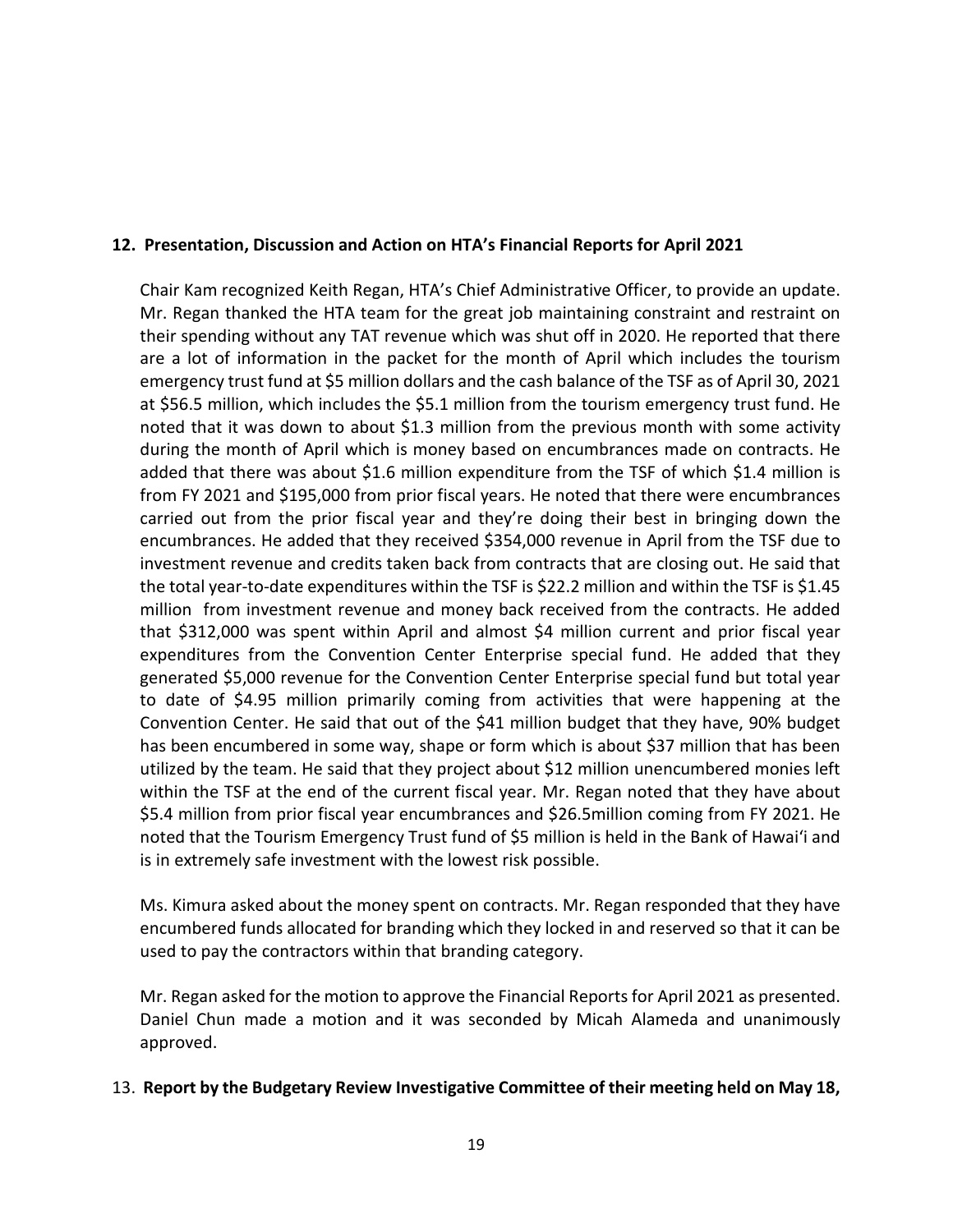#### **2021**

Chair Kam recognized David Arakawa to provide an update. Mr. Arakawa reported that the general theme of the BRIC is to try to conserve as much money when tourism is down, look into things that will help them prepare when tourism comes back and start spending again when that happens. He noted that the HTA staff presented the 2022 budget under HB 862 and HB 200 and the committee looked at different scenarios for the \$60million provided by the legislature and the existing HRS noted funding of \$79 million, the possibility of changes in the amount based on a veto or other legislative action and changes in HTA's operations as outlined by Mr. De Fries in his presentation based on the legislative bills. He added that there are a lot of questions especially with the federal funding which are still under research but when the information is available, a resolution will be made and a recommendation will be presented to the Board in June for the 2022 budget.

Mr. Arakawa reported that the second issue was about the funding needed from the current fiscal year fund to address current programs before June 30. He noted that they asked the staff to prepare a list of program items needing urgent funding before June 30th which is attached as Appendix D on the resolution of the agenda. Mr. Arakawa said that the last issue would be the outstanding resolution to be presented in June for the 2022 budget based on the new legislation.

## 14. **Discussion and Action on HTA Board Resolution 2021-2-1 including, but not Limited to, Research, Planning, Budgeting, Operations, Staff Roles and Strategy Initiatives**

Mr. Arakawa clarified that the original resolution that was discussed by the BRIC was going to be a resolution about the 2022 budget and the resolution to be presented today is a different resolution. He recognized John De Fries to provide an update. Mr. De Fries emphasized that the resolution is a draft of the staff's recommendation for the Board's review and consideration. He and Mr. Regan read the resolution denoting that with the impact of COVID-19 on the economy, tourism, government, policies, HTA and more, the HTA staff asked the Board to resolve five items which directs Mr. De Fries to take immediate action to review, realign and reorganize, the authority strategic plan budget and operations and to provide training and support to the authority staff, gives authority to the CEO to realign the HTA budget and utilize any unencumbered appropriation balance, enables the staff to submit a written summary of the proposed change management plan to the Board for approval at the June 2021 meeting and to submit written progress reports on the implementation of the approved change management plan monthly.

Ms. Yuen asked about the substantial changes for the strategic plan. Mr. De Fries responded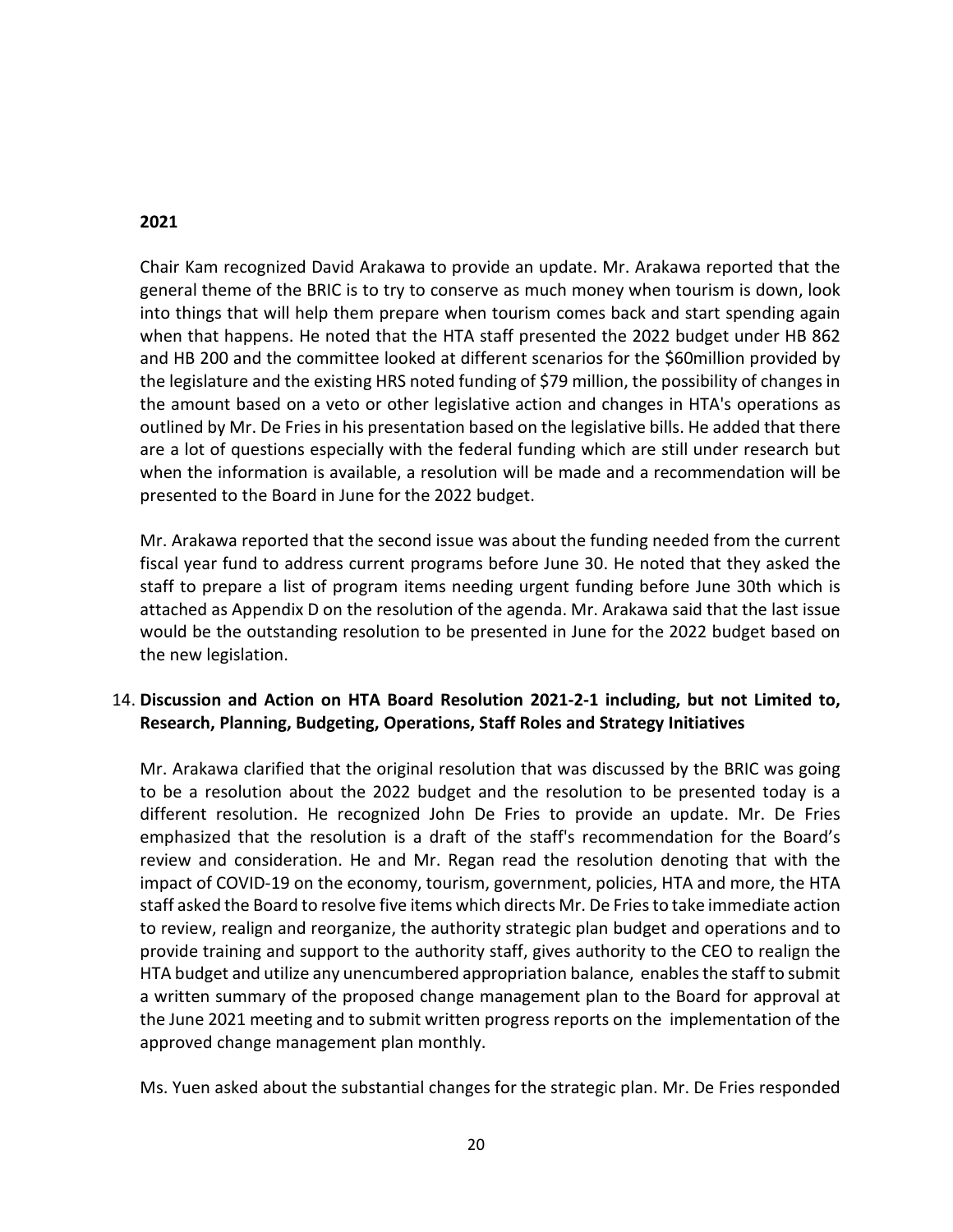that they are not to alter the structure of the four pillars but to give more detail and refinement to the objectives and outcomes.

Ms. Menor-McNamara asked for clarifications on the funding for the realignment and reorganization of the strategic plan operations. Mr. Regan explained that if H 862 becomes law, any funds that are not encumbered by the end of the fiscal year would not be accessible to HTA after June 30, 2021 and would revert to the general fund of the State of Hawaii. He added that they will lose control of the fund if they don't encumber the contracts that are listed in exhibit D by June 30. Ms. Menor-McNamara noted that those contracts are subject to the approval of the board. Chair Arakawa agreed saying that they're asking for approval for the lists of 13 programs and contracts recommended by the staff as priority.

Chair Onishi asked for clarification about the information and the source regarding the funds not being accessible by HTA by July 1. Mr. De Fries responded that they learned about this during their conversations with DAGS Comptroller and DAGS Deputy AG, VP of Finance and Deputy AG George Kinkley. AG Kinkley said that Chair Onishi is probably right about the legislative intent but he thinks the legislature's intent was to allow expensing or encumbering from the TSF before they lose access to it. He explained that the problem is HB862 wherein the \$60 million appropriation is an ARPA fund and no appropriation exist out of the TSF for HTA after June 30. Mr. Regan reiterated that the expenditure ceiling for the TSF does not continue into FY 2022.

Mr. Atkins asked if the Appendix is included in what they're voting for with the resolution. Chair Kam responded that it's part of the resolution and that they can review the content of the Appendix. Mr. Atkins said that he supports every item which is exactly what's intended for the 2025 plan and it would be meaningful to be able to implement it. He added that this is an opportunity to be able to tell the community what tourism does for them with the \$11 million going to programs where they can explain to the community where it's going.

Ms. Kimura asked if they can have the approval by the next board meeting after the Governor's decision on the bills by June 21st. Mr. Arakawa responded that it would be too late to do contracts if they wait for the next meeting.

Mr. Togashi said that he agrees to the amount that is asked to be approved are programs that they like to do regardless of whether HB862 is vetoed or not. He added that looking at the detailed budget worksheet put forth by the legislature for the \$11 million of Convention Center appropriation, it shows that there's actually a decrease of \$141 million dollars of spending ceiling that was previously in place that it's not a matter of adding the \$11 million and adding to the \$141 million but taking that \$141 million dollars that previously existed,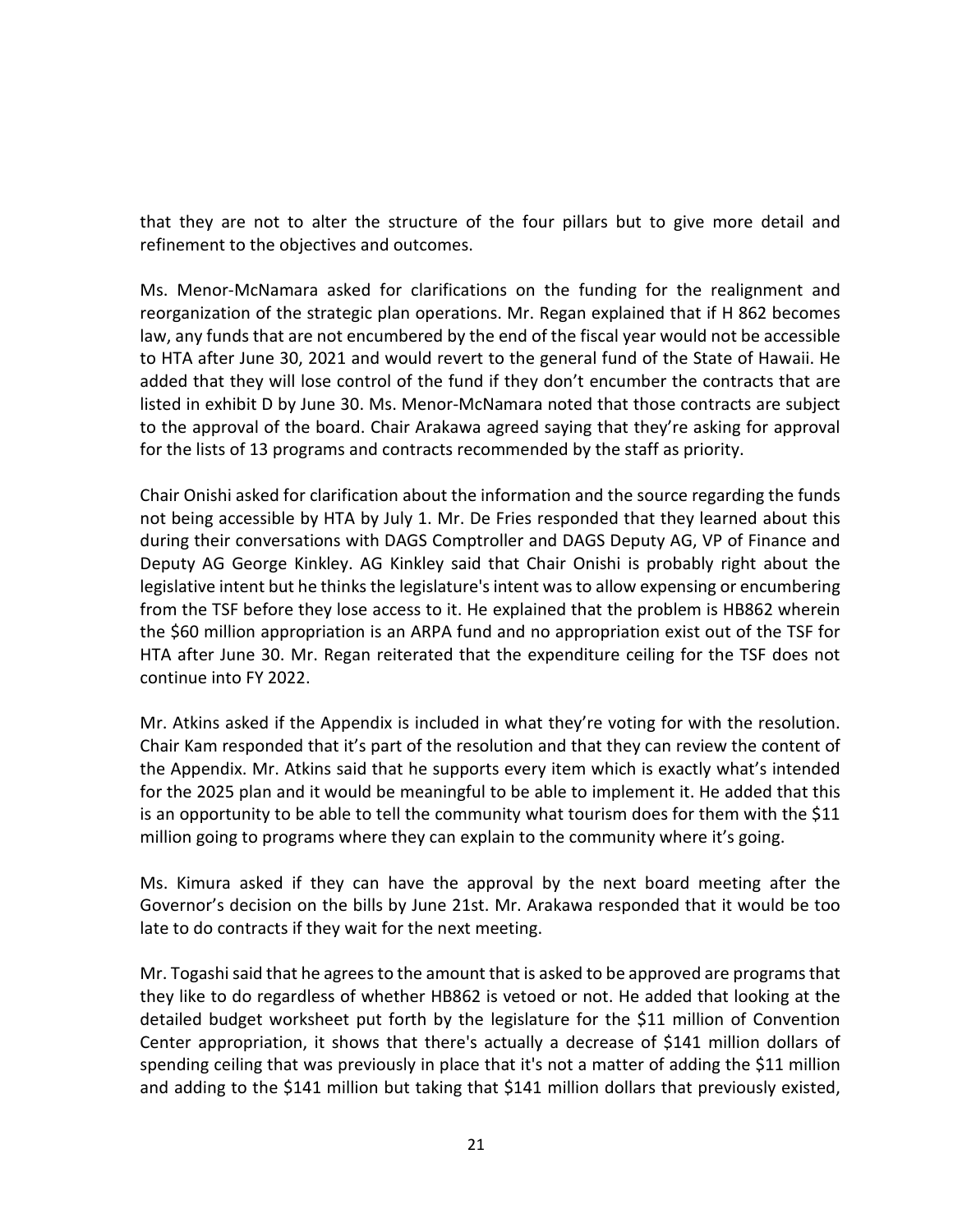and seeing a deletion of the said amount and then a reinsertion of the \$11 million dollars. He added that there's also HB 862 which provides \$60 million as another vehicle of ARPA funds.

Mr. Atkins asked about the Center for Hawaiian Music and Dance, and if the special funds for it goes to the general fund. Mr. Togashi responded that the \$5.95 million resides within the terms of TSF and that they don't take any action on the general funds. Mr. Atkins asked if it should be encumbered as well. Mr. Ka'anā'anā responded that they've had plans to start a digital concept for the center as a proof of concept and would recommend encumbering it.

Chair Kam suggested including in the resolution the authority for HTA staff to be flexible in case there are other funds that may come and not just restricted to Appendix D. Mr. Arakawa asked AG Kinkley about the legalities of the line that will be added to the resolution. AG Kinkley responded that either way is legal and is up to what the board wants to do.

Ms. Yuen suggested loosening the language on the statewide reservation system to include other vendors and not just DLNR. Chair Kam agreed to just give a little more flexibility for interpretation so that when additional funds came up, they have the ability to encumber with those guidelines. He clarified that to encumber is not "spent" but it just gives one the permission to do so if needed

The Board discussed on how to add the revisions that they want to the resolution. Chair Kam clarifies that he totally agrees with the presentation and just wants to add flexibility in the language to be able to encumber funds that they like to encumber before the end of this fiscal year so that it doesn't go towards general funds. Mr. De Fries said that the bottom line is that the Board and staff don't want to lose funds because they did not encumber in time. He noted that with his conversations with the governor and BNF, they are still awaiting clarification from the U.S. Treasury about the possibility of the FY 2021 dollars not being dispersed with the signing of the ARPA MOU. He asked for the Board to consider what HTA would do if that were to happen where they added funds with an expiration on it that HTA could lose.

Chair Kam responded that that was the reason for the language that he was proposing and would defer to AG Kinkley on what language they can have in there that addresses such possibility. AG Kinkley responded that it's not a legal problem but has to do something with what the board is comfortable delegating to the staff.

Mr. Arakawa asked for clarifications on where the funds are and where they're coming from for he agrees with the 13 programs and the added clarification from Ms. Yuen. Chair Kam agreed with the proposed Hawaiian music and dance and said that he will depend on Mr. Togashi' s response on the language that can be inserted for the Board to be comfortable.